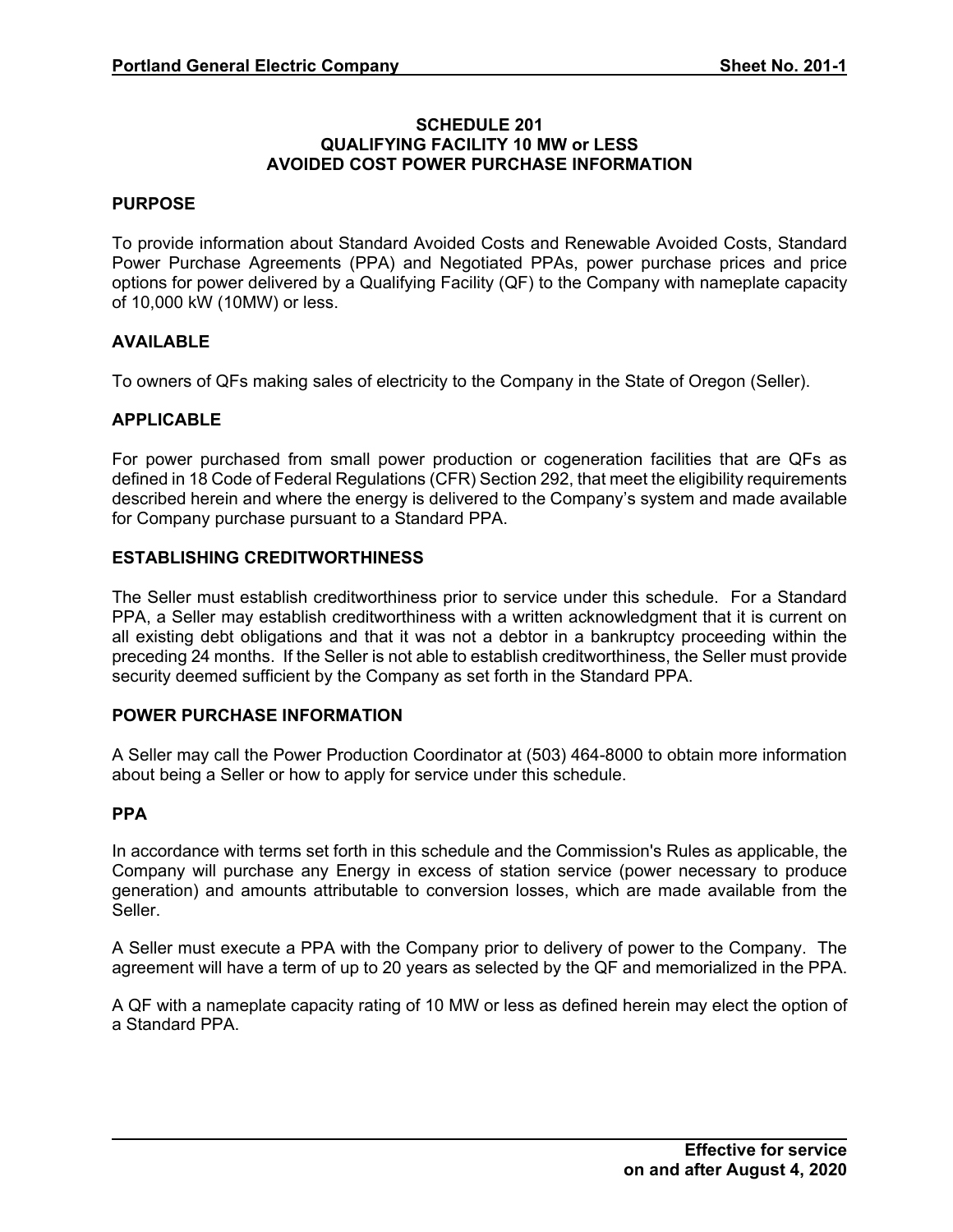PPA (Continued)

Any Seller may elect to negotiate a PPA with the Company. Such negotiation will comply with the requirements of the Federal Energy Regulatory Commission (FERC), and the Commission including the guidelines in Order No. 07-360, and Schedule 202. Negotiations for power purchase pricing will be based on either the filed Standard Avoided Costs or Renewable Avoided Costs in effect at that time.

## **STANDARD PPA (Nameplate capacity of 10 MW or less)**

A Seller choosing a Standard PPA will complete all informational and price option selection requirements in the applicable Standard PPA and submit the executed Agreement to the Company prior to service under this schedule. The Standard PPA is available at www.portlandgeneral.com. The available Standard PPAs are:

- Standard In-System Non-Variable Power Purchase Agreement
- Standard Off-System Non-Variable Power Purchase Agreement
- Standard In-System Variable Power Purchase Agreement
- Standard Off-System Variable Power Purchase Agreement
- Standard Renewable In-System Non-Variable Power Purchase Agreement
- Standard Renewable Off-System Non-Variable Power Purchase Agreement
- Standard Renewable In-System Variable Power Purchase Agreement
- Standard Renewable Off-System Variable Power Purchase Agreement

The Standard PPAs applicable to variable resources are available only to QFs utilizing wind, solar or run of river hydro as the primary motive force.

## **GUIDELINES FOR 10 MW OR LESS FACILITIES ELECTING STANDARD PPA**

To execute the Standard PPA the Seller must complete all of the general project information requested in the applicable Standard PPA.

When all information required in the Standard PPA has been received in writing from the Seller, the Company will respond within 15 business days with a draft Standard PPA.

The Seller may request in writing that the Company prepare a final draft Standard PPA. The Company will respond to this request within 15 business days. In connection with such request, the QF must provide the Company with any additional or clarified project information that the Company reasonably determines to be necessary for the preparation of a final draft Standard PPA.

When both parties are in full agreement as to all terms and conditions of the draft Standard PPA, the Company will prepare and forward to the Seller a final executable version of the agreement within 15 business days. Following the Company's execution, an executed copy will be returned to the Seller. Prices and other terms and conditions in the PPA will not be final and binding until the Standard PPA has been executed by both parties.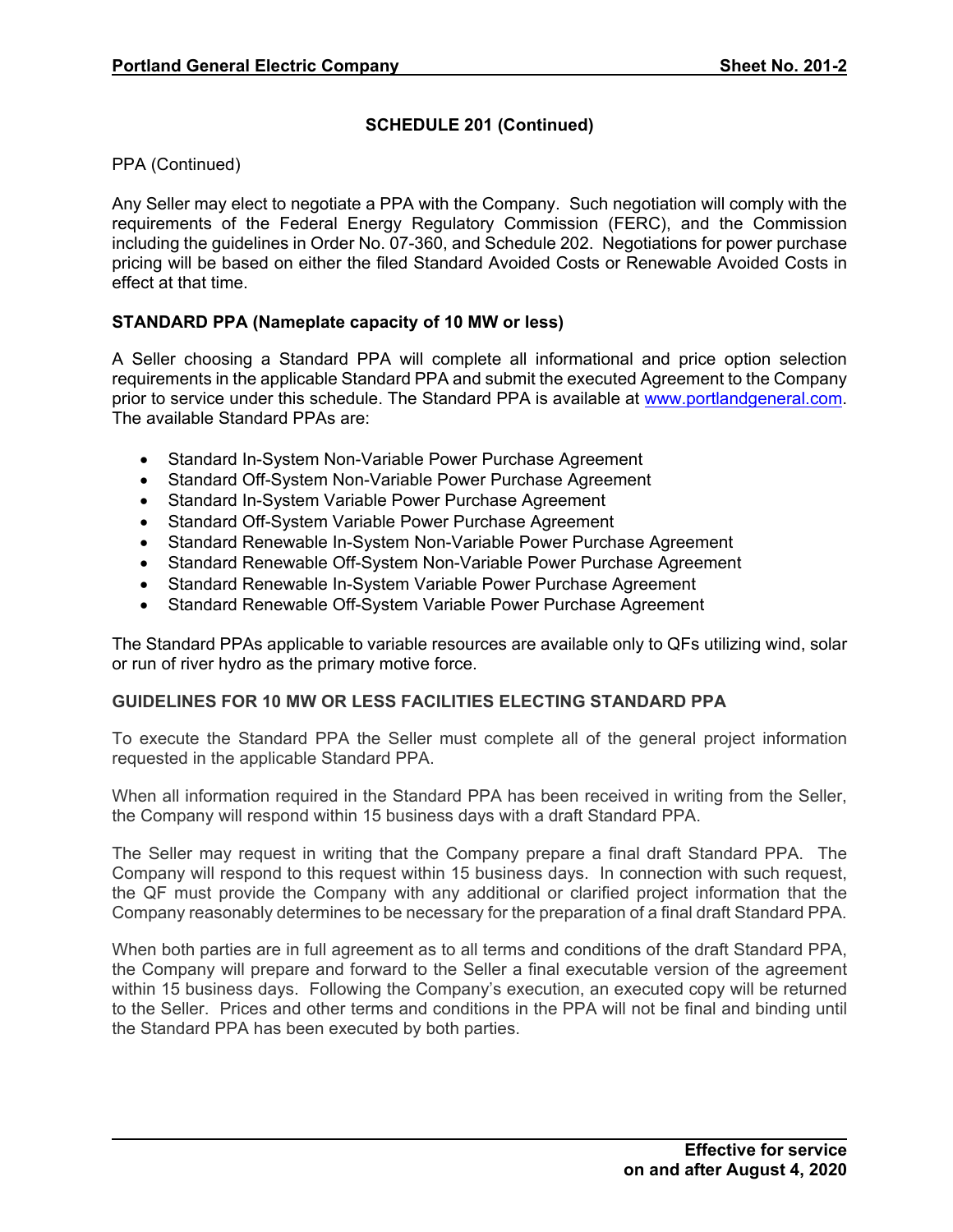### **OFF-SYSTEM PPA**

A Seller with a facility that interconnects with an electric system other than the Company's electric system may enter into a PPA with the Company after following the applicable Standard or Negotiated PPA guidelines and making the arrangements necessary for transmission of power to the Company's system.

## **BASIS FOR POWER PURCHASE PRICE**

## **AVOIDED COST SUMMARY**

The power purchase prices are based on either the Company's Standard Avoided Costs or Renewable Avoided Costs in effect at the time the agreement is executed. Avoided Costs are defined in 18 CFR 292.101(6) as "the incremental costs to an electric utility of electric energy or capacity or both which, but for the purchase from the qualifying facility or qualifying facilities, such utility would generate itself or purchase from another source."

Monthly On-Peak prices are included in both the Standard Avoided Costs as listed in Tables 1a, 2a, and 3a and Renewable Avoided Costs as listed in Tables 4a, 5a, and 6a. Monthly Off-Peak prices are included in both the Standard Avoided Costs as listed in Tables 1b, 2b, and 3b and Renewable Avoided Costs as listed in Tables 4b, 5b, and 6b.

### **ON-PEAK PERIOD**

The On-Peak period is 6:00 a.m. until 10:00 p.m., Monday through Saturday.

## **OFF-PEAK PERIOD**

The Off-Peak period is 10:00 p.m. until 6:00 a.m., Monday through Saturday, and all day on Sunday.

Standard Avoided Costs are based on forward market price estimates through the Resource Sufficiency Period, the period of time during which the Company's Standard Avoided Costs are associated with incremental purchases of Energy and capacity from the market. For the Resource Deficiency Period, the Standard Avoided Costs reflect the fully allocated costs of a natural gas fueled combined cycle combustion turbine (CCCT) including fuel and capital costs. The CCCT Avoided Costs are based on the variable cost of Energy plus capitalized Energy costs at a 94.01% capacity factor based on a natural gas price forecast, with prices modified for shrinkage and transportation costs.

Renewable Avoided Costs are based on forward market price estimates through the Renewable Resource Sufficiency Period, the period of time during which the Company's Renewable Avoided Costs are associated with incremental purchases of energy and capacity from the market. For the Renewable Resource Deficiency Period, the Renewable Avoided Costs reflect the fully allocated costs of a wind plant including capital costs.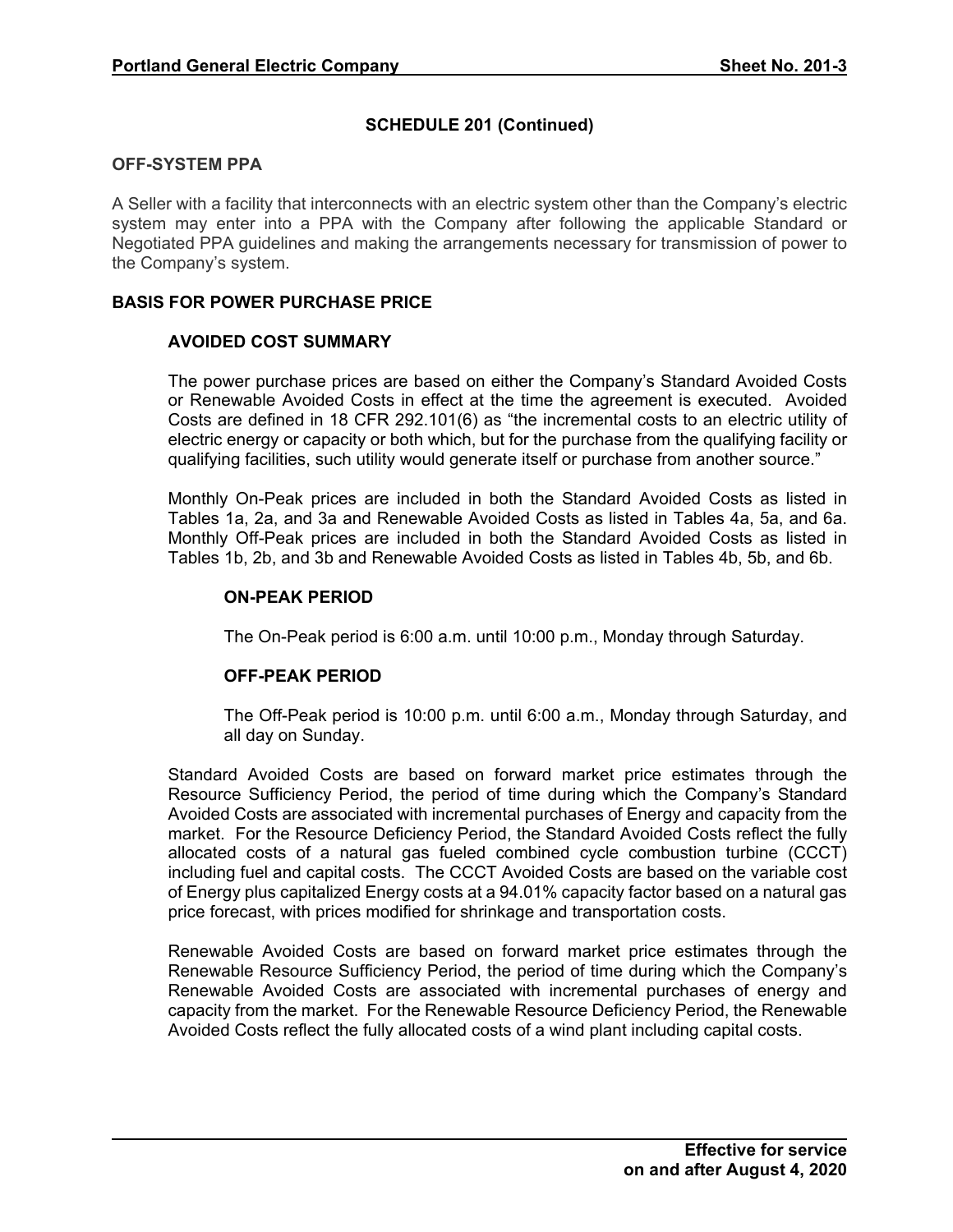### **PRICING FOR STANDARD PPA**

Pricing represents the purchase price per MWh the Company will pay for electricity delivered to a Point of Delivery (POD) within the Company's service territory pursuant to a Standard PPA up to the nameplate rating of the QF in any hour.

### **ELIGIBILITY REQUIREMENTS TO RECEIVE THE STANDARD FIXED PRICE OPTION OR THE RENEWABLE FIXED PRICE OPTION**

The Standard PPA pricing will be based on either the Standard or Renewable Avoided Costs in effect at the time the agreement is executed. A QF will be eligible to receive either the Standard Fixed Price Option or the Renewable Fixed Price Option described below only if the nameplate capacity of the QF does not exceed 3 MW for solar QF projects or 10 MW for all other types of QF projects. A QF that does not meet these eligibility requirements must negotiate prices pursuant to the terms of Schedule 202. Solar QF projects with nameplate capacity that exceed 3 MW but do not exceed 10 MW are eligible for a Standard PPA containing negotiated prices under Schedule 202. Eligibility for the Standard Fixed Price Option or the Renewable Fixed Price Option may also be affected by the Definition of a Small Cogeneration Facility or Small Power Production Facility Eligible to Receive the Standard Fixed Price Option or the Renewable Fixed Price Option Under the Standard PPA stated below.

Except for As-Available Energy, the Company will pay the Seller either the On-Peak Standard Avoided Cost pursuant to Tables 1a, 2a, or 3a or the On-Peak Renewable Avoided Costs pursuant to Tables 4a, 5a, or 6a for Net Output delivered in the On-Peak Period. Except for As-Available Energy, the Company will pay the Seller either the Off-Peak Standard Avoided Cost pursuant to Tables 1b, 2b, or 3b or the Off-Peak Renewable Avoided Costs pursuant to Tables 4b, 5b, or 6b for Net Output delivered in the Off-Peak Period. The Company will pay the Seller the As-Available Rate for all As-Available Energy delivered during the PPA Term.

## **1) Standard Fixed Price Option**

The Standard Fixed Price Option is based on Standard Avoided Costs including forecasted natural gas prices. It is available to all QFs that meet the eligibility requirements identified above.

This option is available for a maximum term of 15 years. Prices will be as established at the time the Standard PPA is executed and will be equal to the Standard Avoided Costs in Tables 1a and 1b, 2a and 2b, or 3a and 3b, depending on the type of QF, effective at execution. QFs using any resource type other than wind and solar are assumed to be Base Load QFs.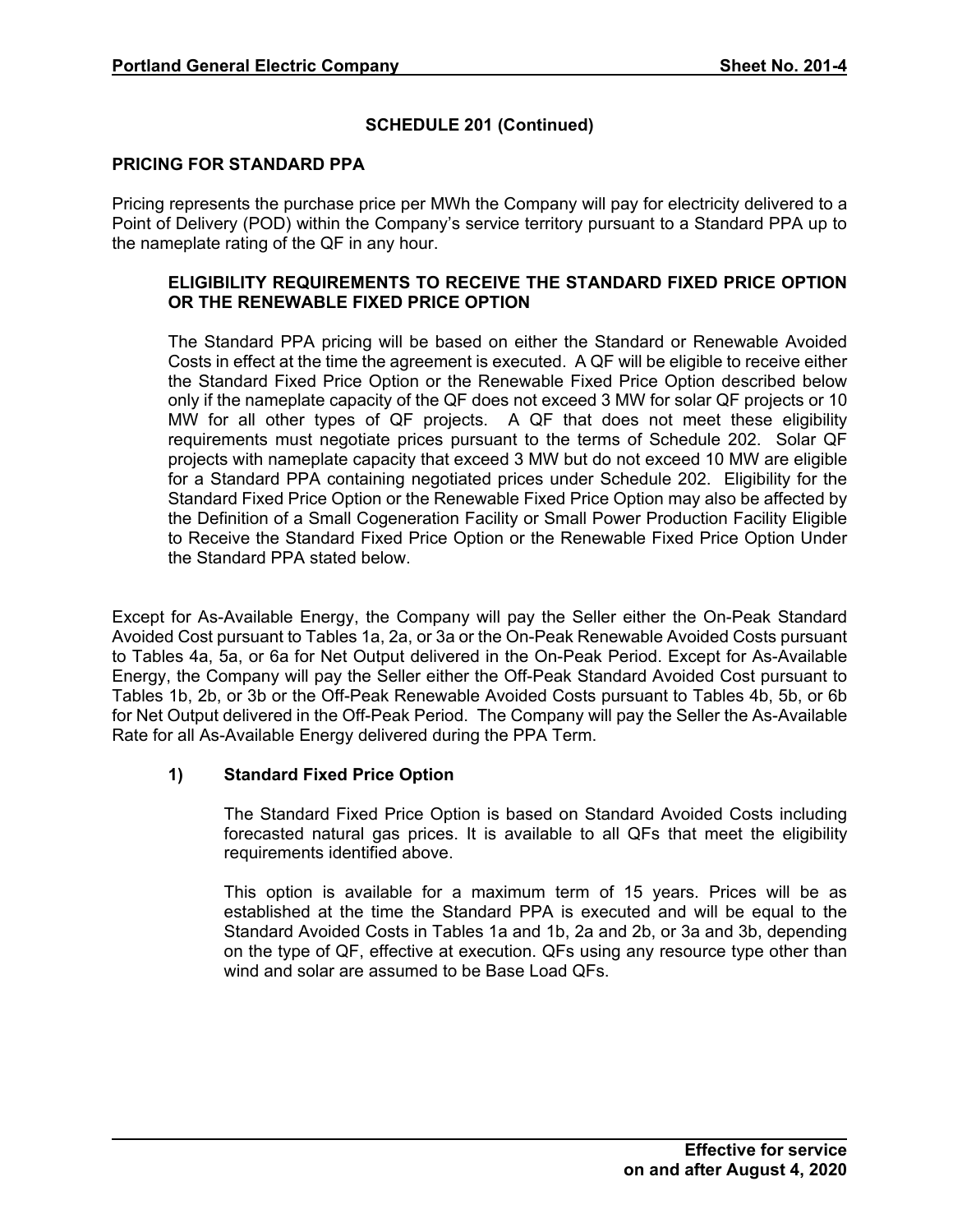#### PRICING OPTIONS FOR STANDARD PPA (Continued) Standard Fixed Price Option (Continued)

Prices paid to the Seller under the Standard Fixed Price Option include adjustments for the capacity contribution of the QF resource type relative to that of the avoided proxy resource. Both the Base Load QF resources (Tables 1a and 1b) and the avoided proxy resource, the basis used to determine Standard Avoided Costs for the Standard Fixed Price Option, are assumed to have a capacity contribution to peak of 100%. The capacity contribution for Wind QF resources (Tables 2a and 2b) is assumed to be 28.57%. The capacity contribution for Solar QF resources (Tables 3a and 3b) is assumed to be 15.78%.

Prices paid to the Seller under the Standard Fixed Price Option for Wind QFs (Tables 2a and 2b) include a reduction for the wind integration costs in Table 7. However, if the Wind QF is outside of PGE's Balancing Authority Area as contemplated in the Commission's Order No. 14-058, the Seller is paid the wind integration charges in Table 7, in addition to the prices listed in Tables 2a and 2b, for a net-zero effect.

Prices paid to the Seller under the Standard Fixed Price Option for Solar QFs (Tables 3a and 3b) include a reduction for the solar integration costs in Table 7. However, if the Solar QF is outside of PGE's Balancing Authority Area as contemplated in the Commission's Order No. 14-058, the Seller is paid the solar integration charges in Table 7, in addition to the prices listed in Tables 3a and 3b, for a net-zero effect.

Sellers with terms exceeding 15 years from the commercial operation date will receive pricing equal to the Mid-C Index Price for all years up to five in excess of the initial 15 years after the commercial operation date selected by the Seller and memorialized in the PPA.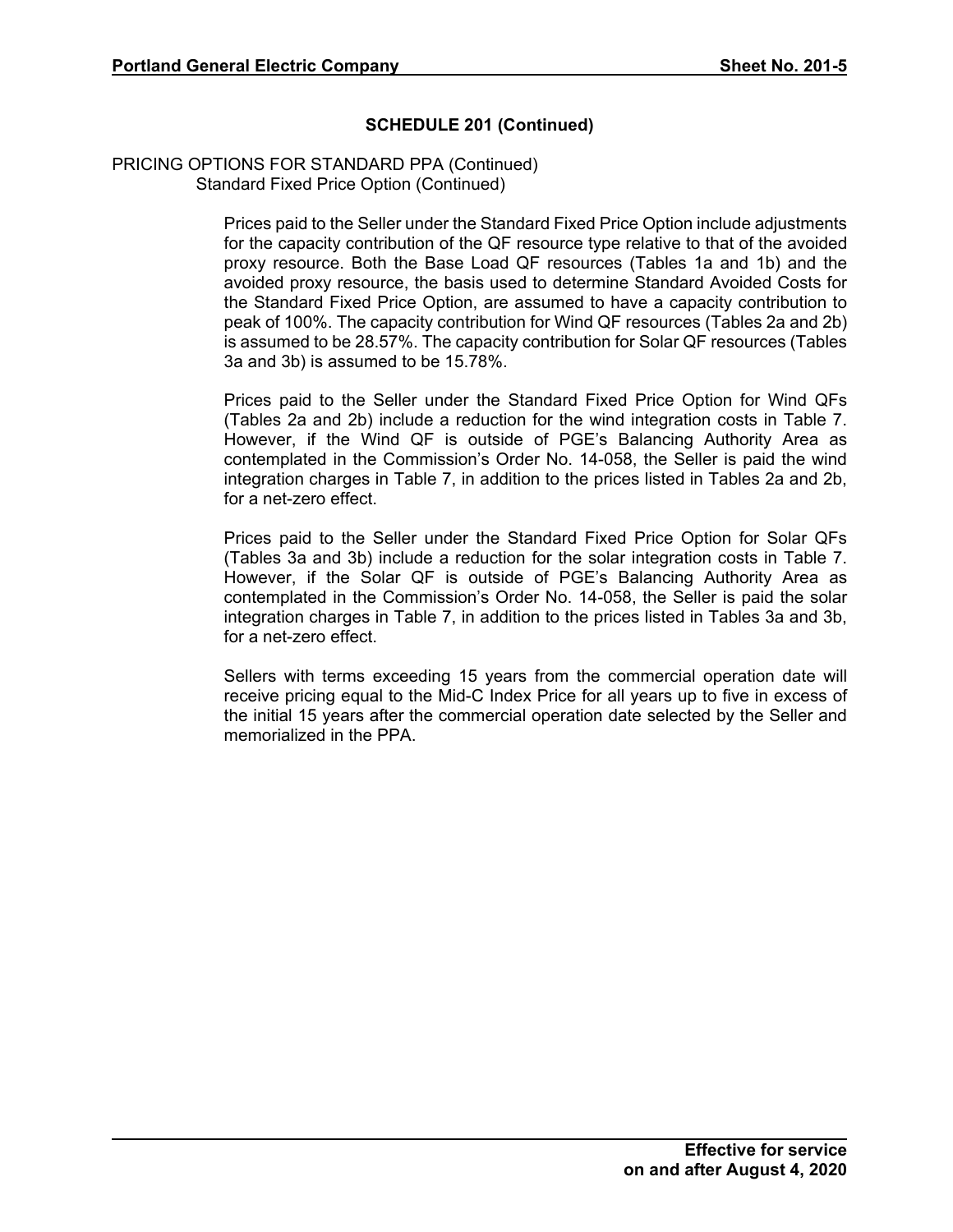|      |       |       |       |       |                                            | <b>TABLE 1a</b>      |                           |       |       |       |            |       |
|------|-------|-------|-------|-------|--------------------------------------------|----------------------|---------------------------|-------|-------|-------|------------|-------|
|      |       |       |       |       |                                            | <b>Avoided Costs</b> |                           |       |       |       |            |       |
|      |       |       |       |       | <b>Fixed Price Option for Base Load QF</b> |                      |                           |       |       |       |            |       |
|      |       |       |       |       |                                            |                      | On-Peak Forecast (\$/MWH) |       |       |       |            |       |
|      |       |       |       |       |                                            |                      |                           |       |       |       |            |       |
| Year | Jan   | Feb   | Mar   | Apr   | May                                        | Jun                  | Jul                       | Aug   | Sep   | Oct   | <b>Nov</b> | Dec   |
| 2020 | 23.73 | 23.47 | 18.89 | 16.59 | 14.55                                      | 19.40                | 42.59                     | 53.29 | 36.47 | 29.08 | 30.10      | 42.59 |
| 2021 | 41.32 | 38.29 | 28.90 | 19.56 | 17.79                                      | 22.39                | 53.86                     | 64.43 | 45.21 | 33.93 | 34.84      | 44.48 |
| 2022 | 44.63 | 38.76 | 30.62 | 25.68 | 23.21                                      | 27.98                | 48.39                     | 57.17 | 41.77 | 34.23 | 35.20      | 44.78 |
| 2023 | 43.46 | 38.76 | 30.62 | 25.68 | 23.21                                      | 31.43                | 46.17                     | 52.44 | 40.72 | 34.56 | 35.06      | 40.59 |
| 2024 | 45.08 | 41.97 | 35.02 | 30.60 | 29.48                                      | 33.61                | 49.42                     | 56.15 | 43.58 | 36.97 | 37.51      | 43.44 |
| 2025 | 43.98 | 44.05 | 44.12 | 43.40 | 43.47                                      | 43.55                | 43.63                     | 43.70 | 43.78 | 43.86 | 44.88      | 44.96 |
| 2026 | 47.31 | 47.41 | 47.50 | 46.60 | 46.69                                      | 46.78                | 46.87                     | 46.97 | 47.06 | 47.25 | 48.32      | 48.41 |
| 2027 | 49.50 | 49.60 | 49.36 | 48.37 | 48.46                                      | 48.34                | 48.43                     | 48.53 | 48.63 | 48.72 | 46.42      | 46.50 |
| 2028 | 47.44 | 46.64 | 46.62 | 45.69 | 45.77                                      | 45.84                | 45.92                     | 46.00 | 46.08 | 46.16 | 47.27      | 47.36 |
| 2029 | 48.43 | 48.51 | 47.81 | 46.85 | 46.93                                      | 47.02                | 47.10                     | 47.18 | 47.27 | 47.38 | 48.49      | 48.57 |
| 2030 | 49.67 | 49.77 | 49.76 | 48.76 | 48.85                                      | 48.94                | 49.03                     | 49.12 | 49.21 | 49.30 | 50.50      | 50.59 |
| 2031 | 51.75 | 51.85 | 51.94 | 50.87 | 50.97                                      | 51.07                | 51.16                     | 51.26 | 51.36 | 51.49 | 52.86      | 52.97 |
| 2032 | 53.99 | 54.10 | 54.20 | 53.11 | 53.22                                      | 53.33                | 53.43                     | 53.54 | 53.65 | 53.79 | 55.12      | 55.24 |
| 2033 | 56.69 | 56.81 | 55.65 | 54.53 | 54.64                                      | 54.75                | 54.86                     | 54.98 | 55.09 | 55.25 | 56.57      | 56.68 |
| 2034 | 58.05 | 58.17 | 56.80 | 55.66 | 55.77                                      | 55.89                | 56.00                     | 56.11 | 56.23 | 56.37 | 57.76      | 57.88 |
| 2035 | 59.10 | 59.22 | 58.63 | 57.38 | 57.49                                      | 57.61                | 57.73                     | 57.85 | 57.97 | 58.25 | 59.54      | 59.66 |
| 2036 | 60.89 | 61.03 | 59.84 | 58.64 | 58.75                                      | 58.88                | 59.00                     | 59.12 | 59.25 | 59.55 | 60.85      | 60.98 |
| 2037 | 62.52 | 62.65 | 62.58 | 61.38 | 61.51                                      | 61.64                | 62.16                     | 62.33 | 62.47 | 64.07 | 66.20      | 66.35 |
| 2038 | 67.92 | 68.08 | 66.37 | 65.04 | 65.18                                      | 65.33                | 65.48                     | 65.63 | 65.79 | 67.54 | 69.82      | 69.99 |
| 2039 | 71.68 | 71.86 | 71.72 | 70.27 | 70.44                                      | 70.61                | 70.79                     | 70.96 | 71.14 | 72.50 | 74.32      | 74.51 |
| 2040 | 77.27 | 77.47 | 76.20 | 74.68 | 74.86                                      | 75.06                | 75.24                     | 75.44 | 75.63 | 76.70 | 78.60      | 78.80 |
| 2041 | 78.87 | 79.07 | 77.78 | 76.23 | 76.41                                      | 76.61                | 76.80                     | 77.00 | 77.20 | 78.29 | 80.23      | 80.43 |
| 2042 | 80.48 | 80.69 | 79.38 | 77.79 | 77.98                                      | 78.18                | 78.37                     | 78.58 | 78.78 | 79.89 | 81.87      | 82.08 |
| 2043 | 82.13 | 82.35 | 81.00 | 79.38 | 79.58                                      | 79.78                | 79.98                     | 80.19 | 80.39 | 81.53 | 83.55      | 83.76 |
| 2044 | 83.70 | 83.92 | 82.54 | 80.89 | 81.09                                      | 81.30                | 81.50                     | 81.71 | 81.92 | 83.08 | 85.14      | 85.36 |
| 2045 | 85.65 | 85.88 | 84.48 | 82.79 | 82.99                                      | 83.20                | 83.41                     | 83.63 | 83.84 | 85.02 | 87.13      | 87.35 |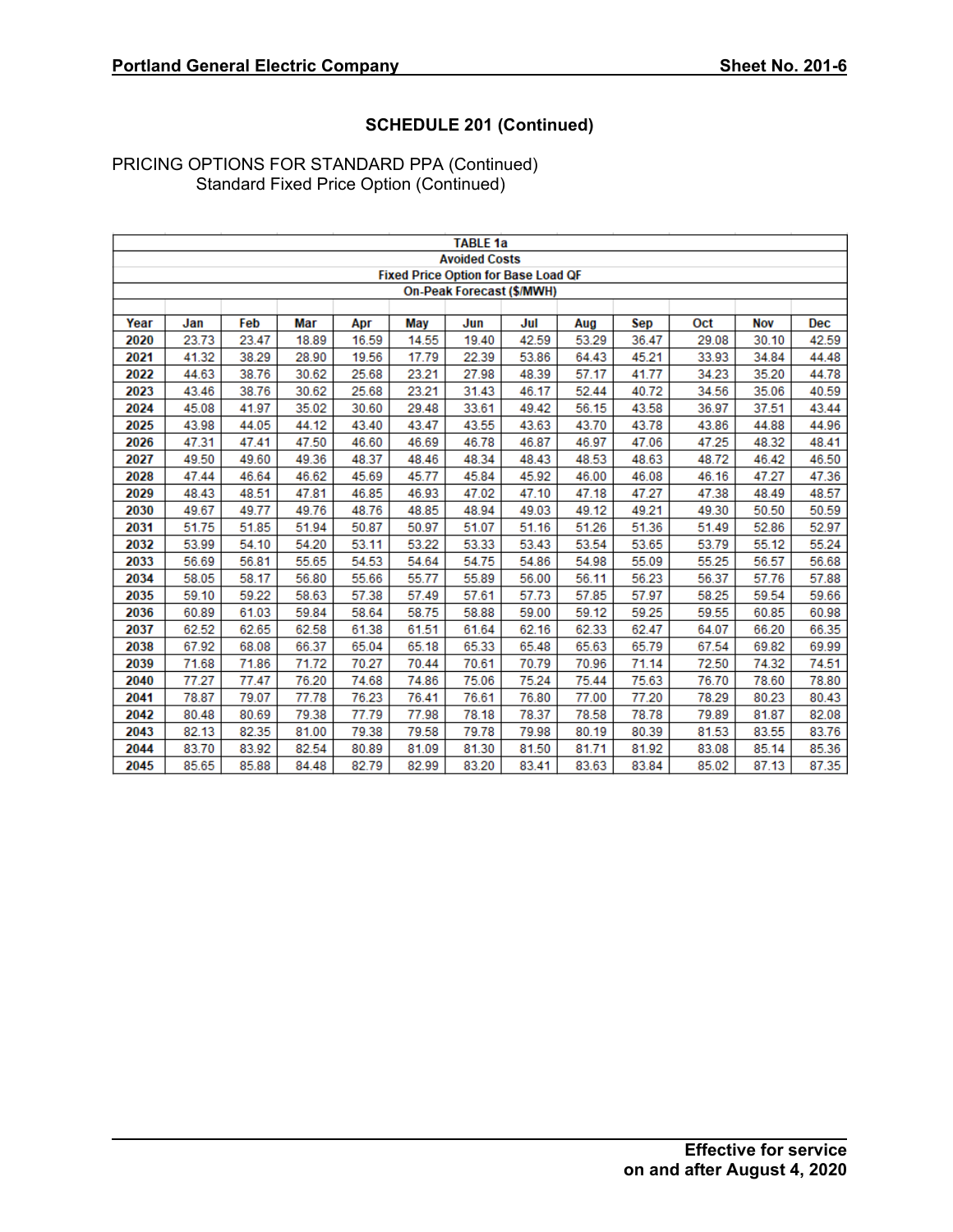|      |       |       |       |       |                                            | <b>TABLE 1b</b>      |                            |       |       |       |            |            |
|------|-------|-------|-------|-------|--------------------------------------------|----------------------|----------------------------|-------|-------|-------|------------|------------|
|      |       |       |       |       |                                            | <b>Avoided Costs</b> |                            |       |       |       |            |            |
|      |       |       |       |       | <b>Fixed Price Option for Base Load QF</b> |                      |                            |       |       |       |            |            |
|      |       |       |       |       |                                            |                      | Off-Peak Forecast (\$/MWH) |       |       |       |            |            |
|      |       |       |       |       |                                            |                      |                            |       |       |       |            |            |
| Year | Jan   | Feb   | Mar   | Apr   | May                                        | Jun                  | Jul                        | Aug   | Sep   | Oct   | <b>Nov</b> | <b>Dec</b> |
| 2020 | 18.89 | 18.89 | 15.32 | 11.50 | 6.65                                       | 8.95                 | 22.45                      | 28.06 | 27.55 | 25.51 | 25.51      | 35.45      |
| 2021 | 33.16 | 30.67 | 24.27 | 14.37 | 10.89                                      | 12.46                | 26.59                      | 31.81 | 29.62 | 27.92 | 28.80      | 35.12      |
| 2022 | 36.87 | 30.01 | 25.55 | 20.02 | 17.84                                      | 18.59                | 27.15                      | 31.45 | 30.11 | 28.01 | 28.52      | 31.94      |
| 2023 | 33.93 | 30.30 | 25.79 | 20.20 | 18.00                                      | 18.76                | 27.41                      | 31.75 | 30.39 | 28.28 | 28.79      | 32.25      |
| 2024 | 37.12 | 33.13 | 28.17 | 22.04 | 19.62                                      | 20.45                | 29.96                      | 34.73 | 33.23 | 30.91 | 31.47      | 35.27      |
| 2025 | 18.86 | 18.94 | 19.01 | 18.28 | 18.36                                      | 18.44                | 18.51                      | 18.59 | 18.67 | 18.75 | 19.77      | 19.85      |
| 2026 | 21.68 | 21.78 | 21.87 | 20.97 | 21.06                                      | 21.16                | 21.25                      | 21.34 | 21.43 | 21.62 | 22.69      | 22.79      |
| 2027 | 23.35 | 23.45 | 23.21 | 22.21 | 22.31                                      | 22.19                | 22.28                      | 22.38 | 22.47 | 22.57 | 20.27      | 20.35      |
| 2028 | 20.75 | 19.95 | 19.93 | 19.00 | 19.08                                      | 19.16                | 19.23                      | 19.31 | 19.39 | 19.47 | 20.58      | 20.67      |
| 2029 | 21.19 | 21.28 | 20.57 | 19.62 | 19.70                                      | 19.78                | 19.86                      | 19.95 | 20.03 | 20.14 | 21.25      | 21.34      |
| 2030 | 21.88 | 21.97 | 21.96 | 20.97 | 21.06                                      | 21.15                | 21.23                      | 21.33 | 21.42 | 21.51 | 22.70      | 22.80      |
| 2031 | 23.38 | 23.48 | 23.57 | 22.51 | 22.61                                      | 22.71                | 22.80                      | 22.90 | 23.00 | 23.13 | 24.50      | 24.60      |
| 2032 | 25.23 | 25.34 | 25.44 | 24.35 | 24.46                                      | 24.57                | 24.67                      | 24.78 | 24.89 | 25.03 | 26.36      | 26.48      |
| 2033 | 27.15 | 27.27 | 26.11 | 25.00 | 25.10                                      | 25.22                | 25.33                      | 25.44 | 25.55 | 25.71 | 27.03      | 27.15      |
| 2034 | 27.81 | 27.94 | 26.56 | 25.42 | 25.53                                      | 25.65                | 25.76                      | 25.87 | 25.99 | 26.13 | 27.53      | 27.64      |
| 2035 | 28.34 | 28.46 | 27.87 | 26.62 | 26.73                                      | 26.85                | 26.97                      | 27.09 | 27.21 | 27.49 | 28.78      | 28.90      |
| 2036 | 29.60 | 29.74 | 28.55 | 27.35 | 27.47                                      | 27.59                | 27.71                      | 27.83 | 27.96 | 28.26 | 29.56      | 29.69      |
| 2037 | 30.49 | 30.62 | 30.55 | 29.35 | 29.48                                      | 29.61                | 30.12                      | 30.30 | 30.44 | 32.04 | 34.16      | 34.32      |
| 2038 | 35.23 | 35.40 | 33.68 | 32.35 | 32.49                                      | 32.64                | 32.79                      | 32.94 | 33.10 | 34.85 | 37.13      | 37.30      |
| 2039 | 38.32 | 38.50 | 38.36 | 36.91 | 37.08                                      | 37.25                | 37.43                      | 37.61 | 37.79 | 39.14 | 40.96      | 41.15      |
| 2040 | 43.23 | 43.43 | 42.16 | 40.64 | 40.82                                      | 41.02                | 41.20                      | 41.40 | 41.59 | 42.66 | 44.56      | 44.76      |
| 2041 | 44.13 | 44.34 | 43.04 | 41.49 | 41.68                                      | 41.87                | 42.06                      | 42.26 | 42.46 | 43.55 | 45.49      | 45.70      |
| 2042 | 45.03 | 45.24 | 43.92 | 42.34 | 42.53                                      | 42.73                | 42.92                      | 43.13 | 43.33 | 44.44 | 46.42      | 46.63      |
| 2043 | 45.96 | 46.17 | 44.82 | 43.20 | 43.40                                      | 43.60                | 43.80                      | 44.01 | 44.22 | 45.35 | 47.37      | 47.59      |
| 2044 | 46.90 | 47.12 | 45.74 | 44.09 | 44.29                                      | 44.50                | 44.70                      | 44.91 | 45.12 | 46.28 | 48.34      | 48.56      |
| 2045 | 47.86 | 48.08 | 46.68 | 44.99 | 45.20                                      | 45.41                | 45.62                      | 45.83 | 46.05 | 47.23 | 49.33      | 49.56      |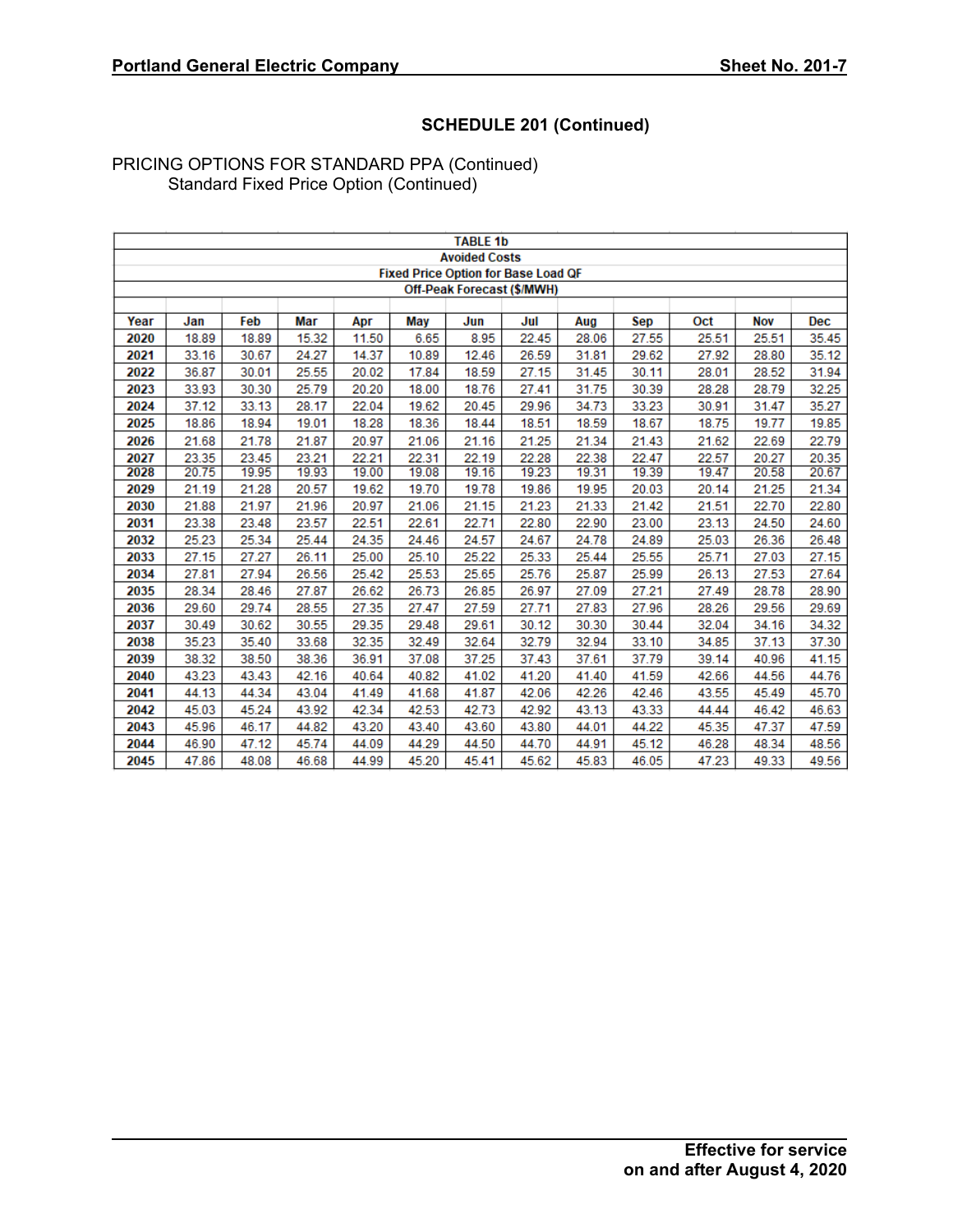|      |       |       |       |       |       | <b>TABLE 2a</b>                       |       |       |       |       |            |            |
|------|-------|-------|-------|-------|-------|---------------------------------------|-------|-------|-------|-------|------------|------------|
|      |       |       |       |       |       | <b>Avoided Costs</b>                  |       |       |       |       |            |            |
|      |       |       |       |       |       | <b>Fixed Price Option for Wind QF</b> |       |       |       |       |            |            |
|      |       |       |       |       |       | On-Peak Forecast (\$/MWH)             |       |       |       |       |            |            |
|      |       |       |       |       |       |                                       |       |       |       |       |            |            |
| Year | Jan   | Feb   | Mar   | Apr   | May   | Jun                                   | Jul   | Aug   | Sep   | Oct   | <b>Nov</b> | <b>Dec</b> |
| 2020 | 23.40 | 23.15 | 18.56 | 16.27 | 14.23 | 19.07                                 | 42.26 | 52.96 | 36.14 | 28.75 | 29.77      | 42.26      |
| 2021 | 40.99 | 37.96 | 28.56 | 19.23 | 17.45 | 22.06                                 | 53.53 | 64.10 | 44.88 | 33.59 | 34.51      | 44.15      |
| 2022 | 44.29 | 38.42 | 30.28 | 25.35 | 22.87 | 27.64                                 | 48.05 | 56.83 | 41.43 | 33.89 | 34.86      | 44.44      |
| 2023 | 43.11 | 38.42 | 30.28 | 25.34 | 22.86 | 31.08                                 | 45.82 | 52.10 | 40.38 | 34.21 | 34.71      | 40.24      |
| 2024 | 44.73 | 41.62 | 34.66 | 30.25 | 29.13 | 33.26                                 | 49.06 | 55.80 | 43.23 | 36.62 | 37.15      | 43.09      |
| 2025 | 35.38 | 35.46 | 35.53 | 34.80 | 34.87 | 34.95                                 | 35.03 | 35.11 | 35.19 | 35.26 | 36.28      | 36.36      |
| 2026 | 38.54 | 38.64 | 38.72 | 37.83 | 37.92 | 38.01                                 | 38.10 | 38.19 | 38.29 | 38.48 | 39.54      | 39.64      |
| 2027 | 40.55 | 40.65 | 40.40 | 39.41 | 39.51 | 39.39                                 | 39.48 | 39.58 | 39.67 | 39.77 | 37.47      | 37.55      |
| 2028 | 38.30 | 37.50 | 37.48 | 36.55 | 36.63 | 36.71                                 | 36.78 | 36.86 | 36.95 | 37.03 | 38.14      | 38.22      |
| 2029 | 39.10 | 39.19 | 38.48 | 37.53 | 37.61 | 37.69                                 | 37.77 | 37.86 | 37.94 | 38.05 | 39.16      | 39.25      |
| 2030 | 40.16 | 40.25 | 40.24 | 39.25 | 39.33 | 39.42                                 | 39.51 | 39.60 | 39.70 | 39.79 | 40.98      | 41.08      |
| 2031 | 42.04 | 42.14 | 42.23 | 41.16 | 41.26 | 41.36                                 | 41.45 | 41.55 | 41.65 | 41.78 | 43.15      | 43.26      |
| 2032 | 44.14 | 44.25 | 44.35 | 43.26 | 43.37 | 43.48                                 | 43.58 | 43.69 | 43.80 | 43.94 | 45.27      | 45.39      |
| 2033 | 46.57 | 46.69 | 45.54 | 44.42 | 44.53 | 44.64                                 | 44.75 | 44.86 | 44.98 | 45.14 | 46.45      | 46.57      |
| 2034 | 47.70 | 47.82 | 46.45 | 45.31 | 45.42 | 45.53                                 | 45.65 | 45.76 | 45.88 | 46.02 | 47.41      | 47.53      |
| 2035 | 48.57 | 48.69 | 48.10 | 46.85 | 46.96 | 47.08                                 | 47.20 | 47.32 | 47.44 | 47.72 | 49.00      | 49.13      |
| 2036 | 50.18 | 50.31 | 49.12 | 47.92 | 48.04 | 48.16                                 | 48.28 | 48.41 | 48.54 | 48.84 | 50.14      | 50.27      |
| 2037 | 51.55 | 51.69 | 51.61 | 50.41 | 50.54 | 50.68                                 | 51.19 | 51.36 | 51.50 | 53.10 | 55.23      | 55.38      |
| 2038 | 56.73 | 56.89 | 55.18 | 53.85 | 53.99 | 54.14                                 | 54.29 | 54.44 | 54.60 | 56.35 | 58.63      | 58.80      |
| 2039 | 60.26 | 60.44 | 60.30 | 58.85 | 59.02 | 59.19                                 | 59.37 | 59.54 | 59.72 | 61.08 | 62.90      | 63.09      |
| 2040 | 65.62 | 65.82 | 64.55 | 63.03 | 63.21 | 63.40                                 | 63.59 | 63.78 | 63.98 | 65.05 | 66.95      | 67.15      |
| 2041 | 66.98 | 67.18 | 65.89 | 64.33 | 64.52 | 64.72                                 | 64.91 | 65.11 | 65.31 | 66.39 | 68.33      | 68.54      |
| 2042 | 68.35 | 68.56 | 67.24 | 65.65 | 65.84 | 66.04                                 | 66.24 | 66.44 | 66.64 | 67.75 | 69.73      | 69.95      |
| 2043 | 69.75 | 69.96 | 68.62 | 67.00 | 67.19 | 67.40                                 | 67.59 | 67.80 | 68.01 | 69.14 | 71.16      | 71.38      |
| 2044 | 71.10 | 71.32 | 69.94 | 68.29 | 68.49 | 68.70                                 | 68.90 | 69.11 | 69.32 | 70.48 | 72.54      | 72.76      |
| 2045 | 72.72 | 72.94 | 71.54 | 69.85 | 70.05 | 70.27                                 | 70.47 | 70.69 | 70.91 | 72.09 | 74.19      | 74.41      |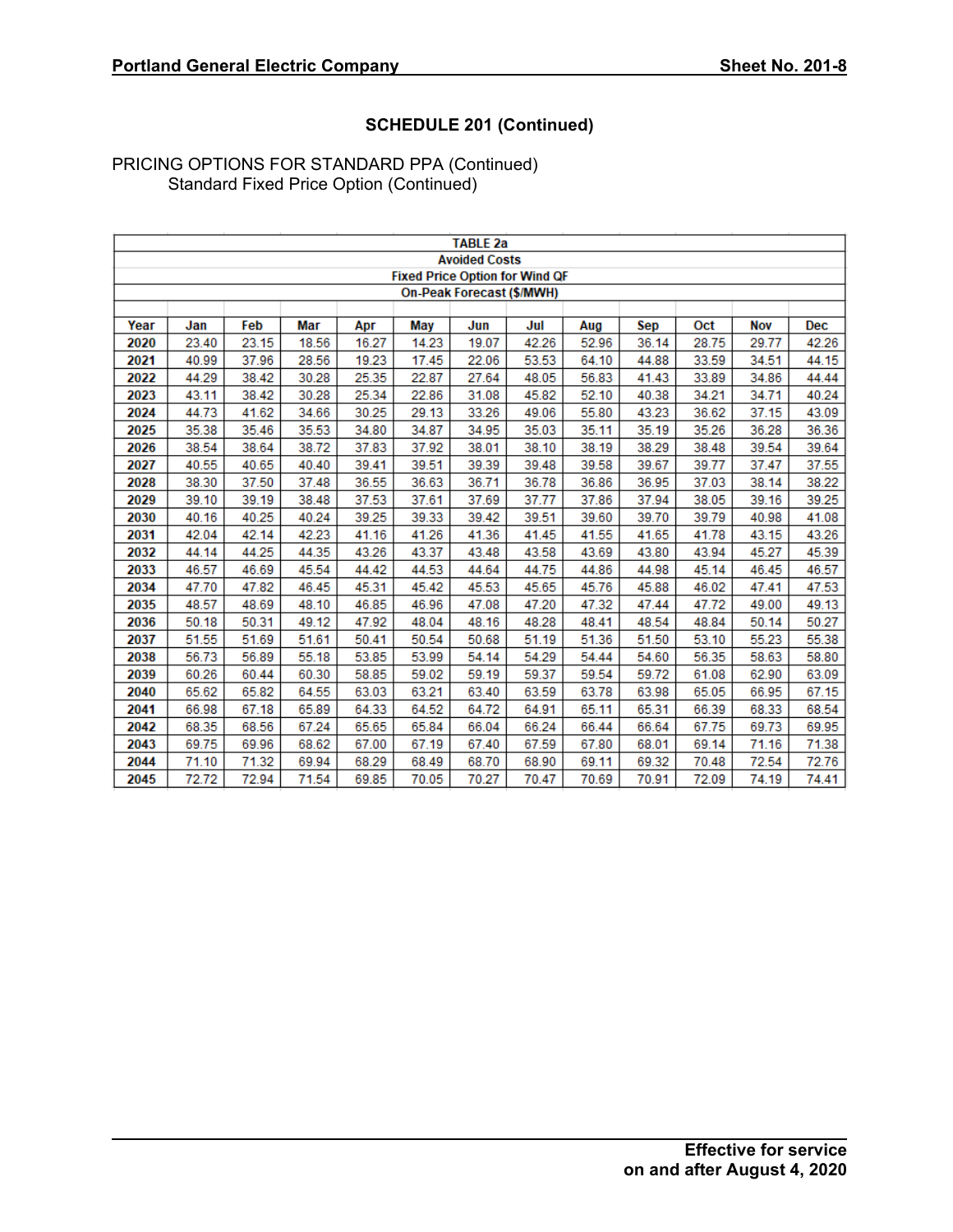|      |       |       |       |       |       | <b>TABLE 2b</b>            |                                       |       |            |       |            |            |
|------|-------|-------|-------|-------|-------|----------------------------|---------------------------------------|-------|------------|-------|------------|------------|
|      |       |       |       |       |       | <b>Avoided Costs</b>       |                                       |       |            |       |            |            |
|      |       |       |       |       |       |                            | <b>Fixed Price Option for Wind QF</b> |       |            |       |            |            |
|      |       |       |       |       |       | Off-Peak Forecast (\$/MWH) |                                       |       |            |       |            |            |
| Year | Jan   | Feb   | Mar   | Apr   | May   | Jun                        | Jul                                   | Aug   | <b>Sep</b> | Oct   | <b>Nov</b> | <b>Dec</b> |
| 2020 | 18.56 | 18.56 | 14.99 | 11.17 | 6.33  | 8.62                       | 22.13                                 | 27.74 | 27.23      | 25.19 | 25.19      | 35.13      |
| 2021 | 32.83 | 30.33 | 23.94 | 14.04 | 10.56 | 12.13                      | 26.26                                 | 31.48 | 29.29      | 27.59 | 28.47      | 34.79      |
| 2022 | 36.54 | 29.68 | 25.21 | 19.68 | 17.50 | 18.25                      | 26.82                                 | 31.11 | 29.77      | 27.67 | 28.18      | 31.60      |
| 2023 | 33.58 | 29.96 | 25.44 | 19.86 | 17.66 | 18.41                      | 27.07                                 | 31.41 | 30.05      | 27.93 | 28.45      | 31.90      |
| 2024 | 36.76 | 32.78 | 27.82 | 21.68 | 19.26 | 20.10                      | 29.60                                 | 34.37 | 32.88      | 30.55 | 31.12      | 34.92      |
| 2025 | 18.50 | 18.58 | 18.65 | 17.92 | 18.00 | 18.08                      | 18.15                                 | 18.23 | 18.31      | 18.39 | 19.41      | 19.49      |
| 2026 | 21.32 | 21.42 | 21.50 | 20.61 | 20.70 | 20.79                      | 20.88                                 | 20.97 | 21.07      | 21.26 | 22.32      | 22.42      |
| 2027 | 22.97 | 23.08 | 22.83 | 21.84 | 21.93 | 21.81                      | 21.91                                 | 22.00 | 22.10      | 22.20 | 19.89      | 19.97      |
| 2028 | 20.36 | 19.57 | 19.55 | 18.62 | 18.70 | 18.77                      | 18.85                                 | 18.93 | 19.01      | 19.09 | 20.20      | 20.28      |
| 2029 | 20.80 | 20.89 | 20.18 | 19.23 | 19.31 | 19.39                      | 19.47                                 | 19.56 | 19.64      | 19.75 | 20.86      | 20.95      |
| 2030 | 21.48 | 21.57 | 21.56 | 20.57 | 20.66 | 20.75                      | 20.84                                 | 20.93 | 21.02      | 21.11 | 22.31      | 22.40      |
| 2031 | 22.98 | 23.08 | 23.17 | 22.11 | 22.20 | 22.30                      | 22.40                                 | 22.50 | 22.60      | 22.72 | 24.10      | 24.20      |
| 2032 | 24.82 | 24.93 | 25.03 | 23.94 | 24.04 | 24.15                      | 24.26                                 | 24.37 | 24.48      | 24.61 | 25.95      | 26.06      |
| 2033 | 26.73 | 26.85 | 25.69 | 24.57 | 24.68 | 24.79                      | 24.90                                 | 25.02 | 25.13      | 25.29 | 26.61      | 26.72      |
| 2034 | 27.38 | 27.50 | 26.13 | 24.99 | 25.10 | 25.22                      | 25.33                                 | 25.44 | 25.56      | 25.70 | 27.09      | 27.21      |
| 2035 | 27.90 | 28.02 | 27.43 | 26.18 | 26.29 | 26.41                      | 26.53                                 | 26.65 | 26.77      | 27.05 | 28.34      | 28.46      |
| 2036 | 29.16 | 29.29 | 28.10 | 26.90 | 27.02 | 27.14                      | 27.26                                 | 27.38 | 27.51      | 27.81 | 29.11      | 29.24      |
| 2037 | 30.03 | 30.16 | 30.09 | 28.89 | 29.02 | 29.15                      | 29.67                                 | 29.84 | 29.98      | 31.58 | 33.70      | 33.86      |
| 2038 | 34.76 | 34.93 | 33.22 | 31.88 | 32.02 | 32.18                      | 32.32                                 | 32.48 | 32.63      | 34.39 | 36.66      | 36.83      |
| 2039 | 37.84 | 38.02 | 37.88 | 36.43 | 36.60 | 36.78                      | 36.95                                 | 37.13 | 37.31      | 38.66 | 40.48      | 40.67      |
| 2040 | 42.74 | 42.94 | 41.67 | 40.15 | 40.33 | 40.53                      | 40.71                                 | 40.91 | 41.10      | 42.17 | 44.07      | 44.27      |
| 2041 | 43.63 | 43.84 | 42.54 | 40.99 | 41.18 | 41.37                      | 41.56                                 | 41.76 | 41.96      | 43.05 | 44.99      | 45.20      |
| 2042 | 44.53 | 44.74 | 43.42 | 41.83 | 42.02 | 42.22                      | 42.42                                 | 42.62 | 42.82      | 43.93 | 45.91      | 46.12      |
| 2043 | 45.44 | 45.65 | 44.31 | 42.69 | 42.88 | 43.09                      | 43.28                                 | 43.49 | 43.70      | 44.83 | 46.85      | 47.07      |
| 2044 | 46.37 | 46.59 | 45.21 | 43.56 | 43.76 | 43.97                      | 44.17                                 | 44.38 | 44.59      | 45.75 | 47.81      | 48.03      |
| 2045 | 47.32 | 47.54 | 46.14 | 44.45 | 44.66 | 44.87                      | 45.08                                 | 45.29 | 45.51      | 46.69 | 48.79      | 49.02      |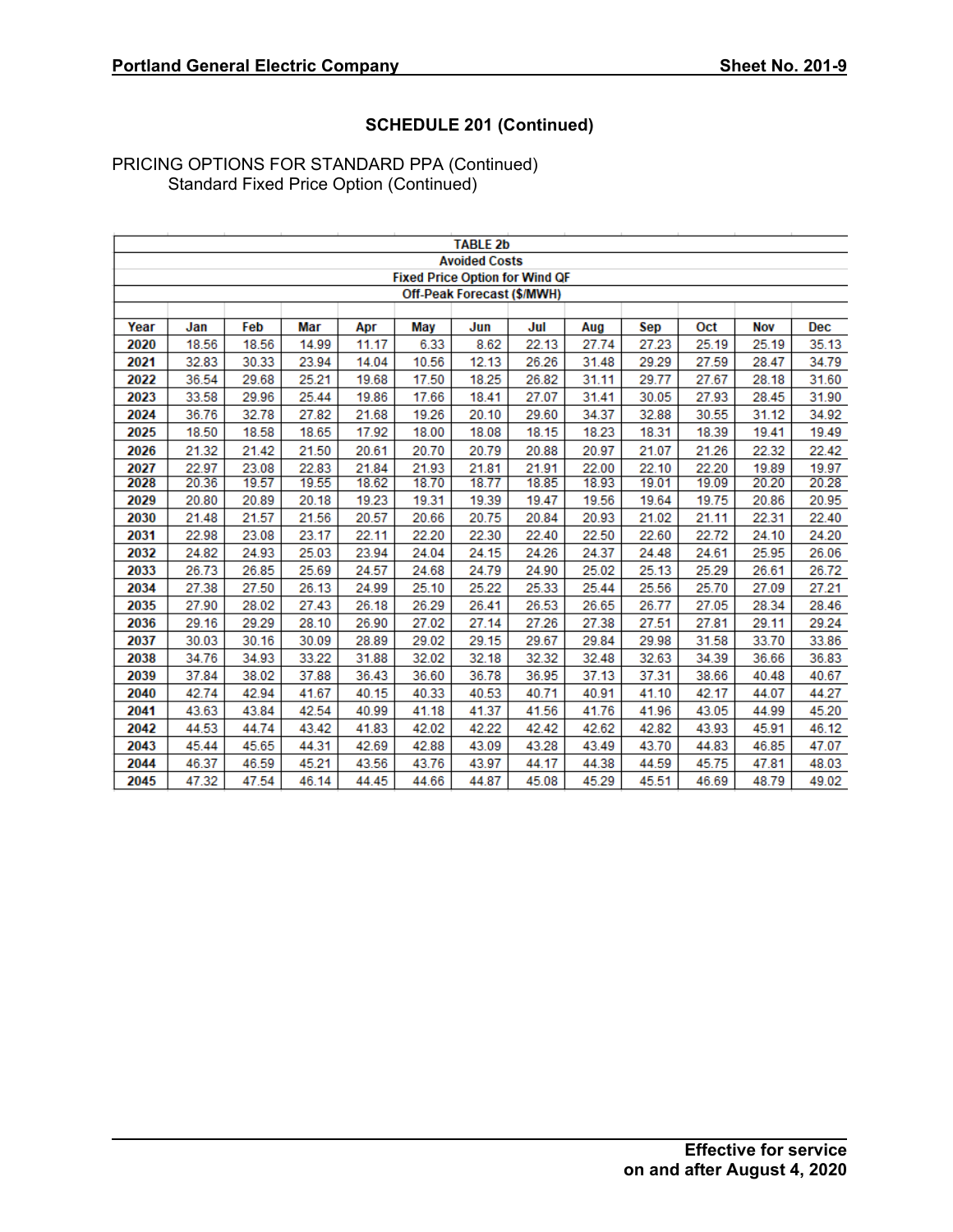|      |       |       |       |       |       | <b>TABLE 3a</b>                        |       |       |            |       |            |            |
|------|-------|-------|-------|-------|-------|----------------------------------------|-------|-------|------------|-------|------------|------------|
|      |       |       |       |       |       | <b>Avoided Costs</b>                   |       |       |            |       |            |            |
|      |       |       |       |       |       | <b>Fixed Price Option for Solar QF</b> |       |       |            |       |            |            |
|      |       |       |       |       |       | On-Peak Forecast (\$/MWH)              |       |       |            |       |            |            |
|      |       |       |       |       |       |                                        |       |       |            |       |            |            |
| Year | Jan   | Feb   | Mar   | Apr   | May   | Jun                                    | Jul   | Aug   | <b>Sep</b> | Oct   | <b>Nov</b> | <b>Dec</b> |
| 2020 | 22.37 | 22.12 | 17.53 | 15.24 | 13.20 | 18.04                                  | 41.23 | 51.93 | 35.11      | 27.72 | 28.74      | 41.23      |
| 2021 | 39.94 | 36.91 | 27.51 | 18.18 | 16.40 | 21.01                                  | 52.48 | 63.04 | 43.83      | 32.54 | 33.46      | 43.10      |
| 2022 | 43.21 | 37.35 | 29.21 | 24.27 | 21.79 | 26.57                                  | 46.98 | 55.76 | 40.35      | 32.82 | 33.79      | 43.37      |
| 2023 | 42.02 | 37.32 | 29.18 | 24.24 | 21.76 | 29.99                                  | 44.73 | 51.00 | 39.28      | 33.12 | 33.62      | 39.15      |
| 2024 | 43.61 | 40.50 | 33.55 | 29.13 | 28.01 | 32.14                                  | 47.95 | 54.68 | 42.11      | 35.50 | 36.04      | 41.97      |
| 2025 | 27.47 | 27.54 | 27.61 | 26.89 | 26.96 | 27.04                                  | 27.11 | 27.19 | 27.27      | 27.35 | 28.37      | 28.45      |
| 2026 | 30.46 | 30.56 | 30.65 | 29.75 | 29.84 | 29.93                                  | 30.02 | 30.12 | 30.21      | 30.40 | 31.47      | 31.56      |
| 2027 | 32.31 | 32.41 | 32.16 | 31.17 | 31.27 | 31.14                                  | 31.24 | 31.34 | 31.43      | 31.53 | 29.22      | 29.31      |
| 2028 | 29.89 | 29.09 | 29.07 | 28.15 | 28.22 | 28.30                                  | 28.37 | 28.46 | 28.54      | 28.62 | 29.73      | 29.81      |
| 2029 | 30.52 | 30.61 | 29.90 | 28.95 | 29.03 | 29.11                                  | 29.19 | 29.28 | 29.36      | 29.47 | 30.58      | 30.67      |
| 2030 | 31.40 | 31.49 | 31.48 | 30.49 | 30.58 | 30.67                                  | 30.76 | 30.85 | 30.94      | 31.03 | 32.22      | 32.32      |
| 2031 | 33.10 | 33.20 | 33.29 | 32.23 | 32.32 | 32.42                                  | 32.52 | 32.62 | 32.72      | 32.84 | 34.22      | 34.32      |
| 2032 | 35.07 | 35.18 | 35.28 | 34.19 | 34.30 | 34.41                                  | 34.51 | 34.62 | 34.73      | 34.87 | 36.20      | 36.32      |
| 2033 | 37.27 | 37.39 | 36.23 | 35.11 | 35.22 | 35.33                                  | 35.44 | 35.56 | 35.67      | 35.83 | 37.15      | 37.26      |
| 2034 | 38.18 | 38.30 | 36.92 | 35.79 | 35.90 | 36.01                                  | 36.12 | 36.24 | 36.35      | 36.50 | 37.89      | 38.01      |
| 2035 | 38.87 | 39.00 | 38.41 | 37.15 | 37.27 | 37.39                                  | 37.51 | 37.63 | 37.75      | 38.03 | 39.31      | 39.44      |
| 2036 | 40.32 | 40.45 | 39.26 | 38.06 | 38.18 | 38.30                                  | 38.42 | 38.55 | 38.67      | 38.97 | 40.27      | 40.40      |
| 2037 | 41.46 | 41.59 | 41.52 | 40.32 | 40.45 | 40.58                                  | 41.10 | 41.27 | 41.41      | 43.01 | 45.14      | 45.29      |
| 2038 | 46.43 | 46.59 | 44.88 | 43.55 | 43.69 | 43.84                                  | 43.99 | 44.14 | 44.30      | 46.05 | 48.33      | 48.50      |
| 2039 | 49.75 | 49.93 | 49.79 | 48.33 | 48.50 | 48.68                                  | 48.85 | 49.03 | 49.21      | 50.57 | 52.39      | 52.58      |
| 2040 | 54.89 | 55.09 | 53.82 | 52.30 | 52.48 | 52.68                                  | 52.86 | 53.06 | 53.25      | 54.32 | 56.22      | 56.42      |
| 2041 | 56.03 | 56.23 | 54.94 | 53.39 | 53.57 | 53.77                                  | 53.96 | 54.16 | 54.36      | 55.45 | 57.39      | 57.59      |
| 2042 | 57.18 | 57.39 | 56.07 | 54.48 | 54.67 | 54.87                                  | 55.07 | 55.27 | 55.47      | 56.58 | 58.56      | 58.77      |
| 2043 | 58.35 | 58.56 | 57.22 | 55.60 | 55.79 | 56.00                                  | 56.20 | 56.40 | 56.61      | 57.74 | 59.76      | 59.98      |
| 2044 | 59.50 | 59.72 | 58.34 | 56.69 | 56.89 | 57.10                                  | 57.30 | 57.51 | 57.72      | 58.88 | 60.94      | 61.16      |
| 2045 | 60.81 | 61.04 | 59.63 | 57.95 | 58.15 | 58.36                                  | 58.57 | 58.79 | 59.00      | 60.18 | 62.29      | 62.51      |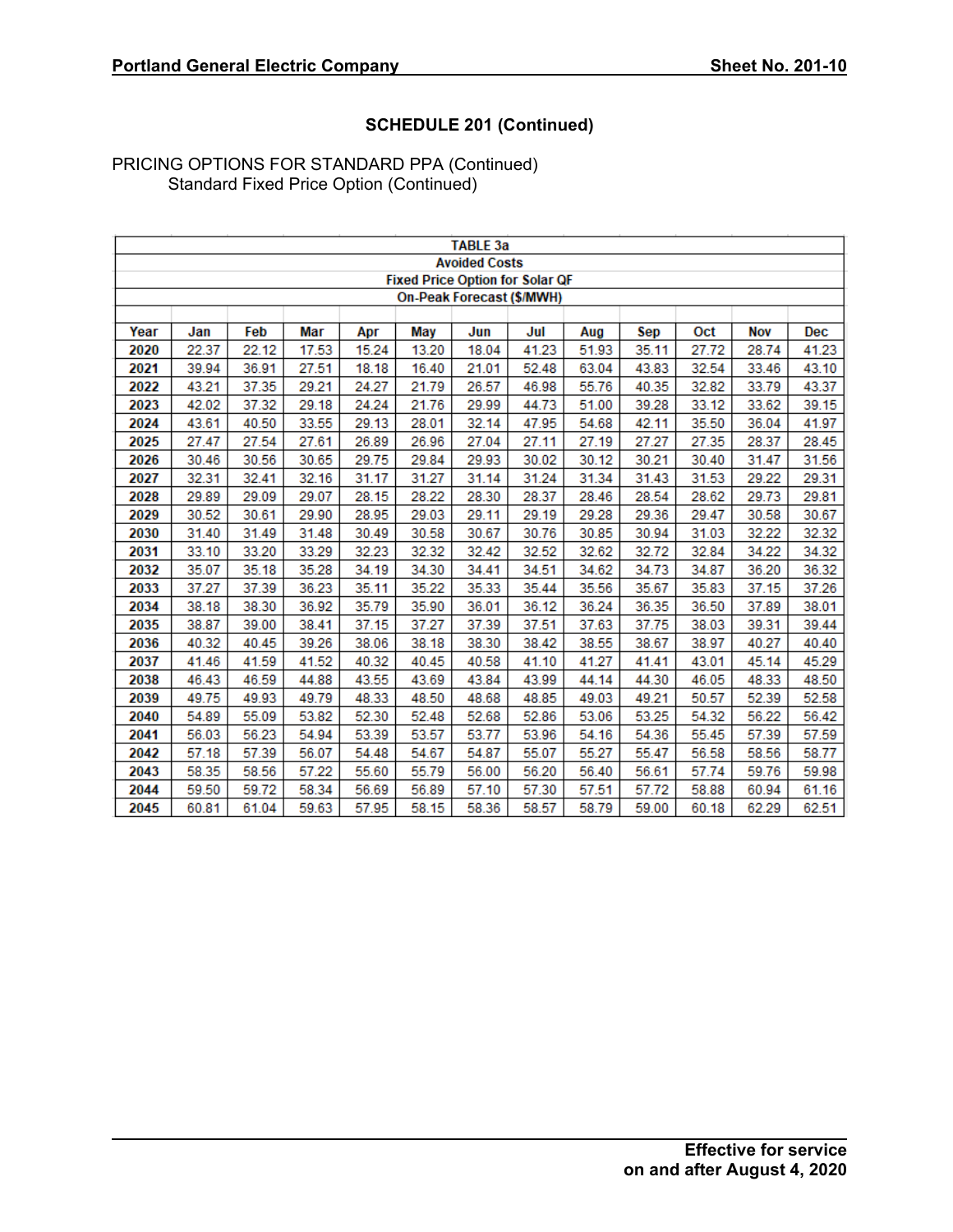|      |       |       |       |       |            | <b>TABLE 3b</b>                        |       |       |       |            |            |            |
|------|-------|-------|-------|-------|------------|----------------------------------------|-------|-------|-------|------------|------------|------------|
|      |       |       |       |       |            | <b>Avoided Costs</b>                   |       |       |       |            |            |            |
|      |       |       |       |       |            | <b>Fixed Price Option for Solar QF</b> |       |       |       |            |            |            |
|      |       |       |       |       |            | Off-Peak Forecast (\$/MWH)             |       |       |       |            |            |            |
|      |       |       |       |       |            |                                        |       |       |       |            |            |            |
| Year | Jan   | Feb   | Mar   | Apr   | <b>May</b> | Jun                                    | Jul   | Aug   | Sep   | <b>Oct</b> | <b>Nov</b> | <b>Dec</b> |
| 2020 | 17.53 | 17.53 | 13.96 | 10.14 | 5.30       | 7.59                                   | 21.10 | 26.71 | 26.20 | 24.16      | 24.16      | 34.10      |
| 2021 | 31.78 | 29.28 | 22.89 | 12.99 | 9.51       | 11.07                                  | 25.21 | 30.43 | 28.24 | 26.54      | 27.42      | 33.74      |
| 2022 | 35.46 | 28.60 | 24.14 | 18.61 | 16.43      | 17.18                                  | 25.74 | 30.04 | 28.69 | 26.60      | 27.11      | 30.53      |
| 2023 | 32.49 | 28.86 | 24.35 | 18.76 | 16.56      | 17.32                                  | 25.97 | 30.31 | 28.95 | 26.84      | 27.35      | 30.81      |
| 2024 | 35.65 | 31.66 | 26.70 | 20.57 | 18.15      | 18.98                                  | 28.49 | 33.26 | 31.76 | 29.44      | 30.00      | 33.80      |
| 2025 | 17.36 | 17.44 | 17.51 | 16.78 | 16.86      | 16.94                                  | 17.01 | 17.09 | 17.17 | 17.25      | 18.27      | 18.35      |
| 2026 | 20.15 | 20.25 | 20.34 | 19.44 | 19.53      | 19.62                                  | 19.72 | 19.81 | 19.90 | 20.09      | 21.16      | 21.25      |
| 2027 | 21.79 | 21.89 | 21.64 | 20.65 | 20.75      | 20.62                                  | 20.72 | 20.81 | 20.91 | 21.01      | 18.70      | 18.79      |
| 2028 | 19.15 | 18.35 | 18.34 | 17.41 | 17.49      | 17.56                                  | 17.64 | 17.72 | 17.80 | 17.88      | 18.99      | 19.07      |
| 2029 | 19.56 | 19.65 | 18.94 | 17.99 | 18.07      | 18.15                                  | 18.24 | 18.32 | 18.40 | 18.52      | 19.63      | 19.71      |
| 2030 | 20.22 | 20.31 | 20.30 | 19.31 | 19.40      | 19.49                                  | 19.57 | 19.67 | 19.76 | 19.85      | 21.04      | 21.14      |
| 2031 | 21.69 | 21.79 | 21.88 | 20.82 | 20.91      | 21.01                                  | 21.11 | 21.21 | 21.31 | 21.44      | 22.81      | 22.91      |
| 2032 | 23.50 | 23.61 | 23.71 | 22.62 | 22.73      | 22.84                                  | 22.94 | 23.05 | 23.17 | 23.30      | 24.63      | 24.75      |
| 2033 | 25.39 | 25.51 | 24.35 | 23.23 | 23.34      | 23.45                                  | 23.56 | 23.67 | 23.79 | 23.95      | 25.27      | 25.38      |
| 2034 | 26.01 | 26.14 | 24.76 | 23.62 | 23.73      | 23.85                                  | 23.96 | 24.07 | 24.19 | 24.33      | 25.72      | 25.84      |
| 2035 | 26.50 | 26.63 | 26.03 | 24.78 | 24.90      | 25.02                                  | 25.13 | 25.25 | 25.38 | 25.65      | 26.94      | 27.06      |
| 2036 | 27.73 | 27.86 | 26.67 | 25.47 | 25.59      | 25.71                                  | 25.83 | 25.96 | 26.09 | 26.38      | 27.69      | 27.81      |
| 2037 | 28.57 | 28.71 | 28.64 | 27.43 | 27.56      | 27.70                                  | 28.21 | 28.38 | 28.52 | 30.12      | 32.25      | 32.40      |
| 2038 | 33.28 | 33.44 | 31.73 | 30.40 | 30.54      | 30.69                                  | 30.84 | 30.99 | 31.15 | 32.90      | 35.18      | 35.35      |
| 2039 | 36.33 | 36.51 | 36.37 | 34.92 | 35.09      | 35.26                                  | 35.43 | 35.61 | 35.79 | 37.15      | 38.97      | 39.16      |
| 2040 | 41.20 | 41.40 | 40.13 | 38.60 | 38.79      | 38.98                                  | 39.17 | 39.36 | 39.56 | 40.63      | 42.53      | 42.73      |
| 2041 | 42.06 | 42.26 | 40.97 | 39.41 | 39.60      | 39.80                                  | 39.99 | 40.19 | 40.39 | 41.47      | 43.41      | 43.62      |
| 2042 | 42.92 | 43.13 | 41.81 | 40.22 | 40.41      | 40.61                                  | 40.81 | 41.01 | 41.21 | 42.32      | 44.30      | 44.51      |
| 2043 | 43.80 | 44.01 | 42.66 | 41.04 | 41.24      | 41.44                                  | 41.64 | 41.85 | 42.06 | 43.19      | 45.21      | 45.43      |
| 2044 | 44.69 | 44.91 | 43.54 | 41.88 | 42.08      | 42.29                                  | 42.50 | 42.71 | 42.92 | 44.08      | 46.14      | 46.36      |
| 2045 | 45.61 | 45.83 | 44.43 | 42.74 | 42.95      | 43.16                                  | 43.37 | 43.58 | 43.80 | 44.98      | 47.08      | 47.31      |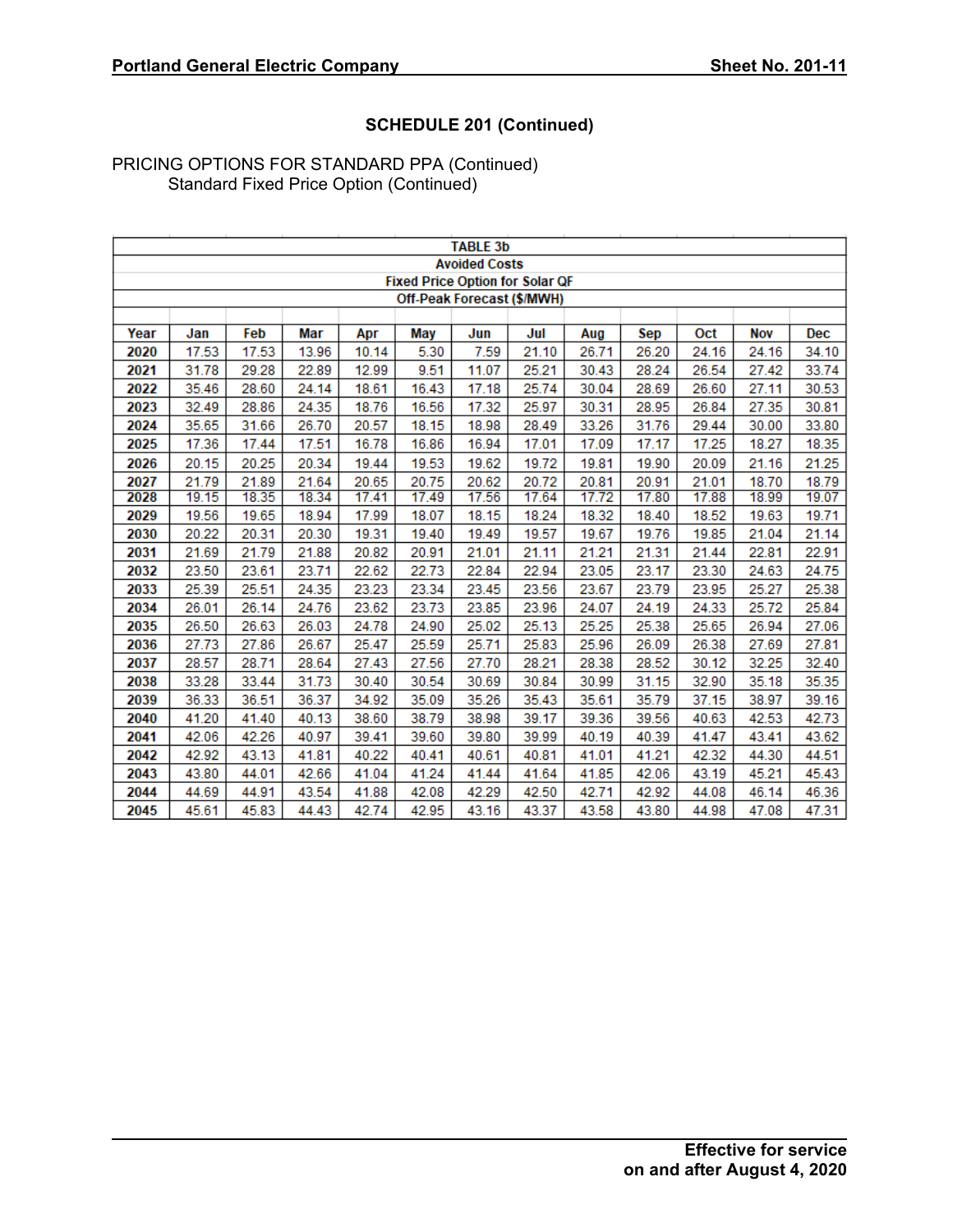### PRICING OPTIONS FOR STANDARD PPA (Continued)

### **2) Renewable Fixed Price Option**

The Renewable Fixed Price Option is based on Renewable Avoided Costs. It is available only to Renewable QFs that generate electricity from a renewable energy source that may be used by the Company to comply with the Oregon Renewable Portfolio Standard as set forth in ORS 469A.005 to 469A.210 and that satisfy the eligibility requirements identified above.

This option is available for a maximum term of 15 years. Prices will be as established at the time the Standard PPA is executed and will be equal to the Renewable Avoided Costs in Tables 4a and 4b, 5a and 5b, or 6a and 6b, depending on the type of QF, effective at execution. QFs using any resource type other than wind and solar are assumed to be Base Load QFs.

Sellers will retain all Environmental Attributes generated by the facility during the Renewable Resource Sufficiency Period. A Renewable QF choosing the Renewable Fixed Price Option must cede all RPS Attributes generated by the facility to the Company from the start of the Renewable Resource Deficiency Period through the remainder of the PPA term.

Prices paid to the Seller under the Renewable Fixed Price Option include adjustments for the capacity contribution of the QF resource type relative to that of the avoided proxy resource. Both Wind QF resources (Tables 5a and 5b) and the avoided proxy resource, the basis used to determine Renewable Avoided Costs for the Renewable Fixed Price Option, are assumed to have a capacity contribution to peak of 28.57%. The capacity contribution for Solar QF resources (Tables 6a and 6b) is assumed to be 15.78%. The capacity contribution for Base Load QF resources (Tables 4a and 4b) is assumed to be 100%.

The Renewable Avoided Costs during the Renewable Resource Deficiency Period reflect an increase for avoided wind integration costs, shown in Table 7.

Prices paid to the Seller under the Renewable Fixed Price Option for Wind QFs (Tables 5a and 5b) include a reduction for the wind integration costs in Table 7, which cancels out wind integration costs included in the Renewable Avoided Costs during the Renewable Resource Deficiency Period. However, if the Wind QF is outside of PGE's Balancing Authority Area as contemplated in the Commission's Order No. 14-058, the Seller is paid the wind integration charges in Table 7, in addition to the prices listed in Tables 5a and 5b.

Prices paid to the Seller under the Renewable Fixed Price Option for Solar QFs (Tables 6a and 6b) include a reduction for the Solar integration costs in Table 7. However, if the Solar QF is outside of PGE's Balancing Authority Area as contemplated in the Commission's Order No. 14-058, the Seller is paid the solar integration charges in Table 7, in addition to the prices listed in Tables 6a and 6b.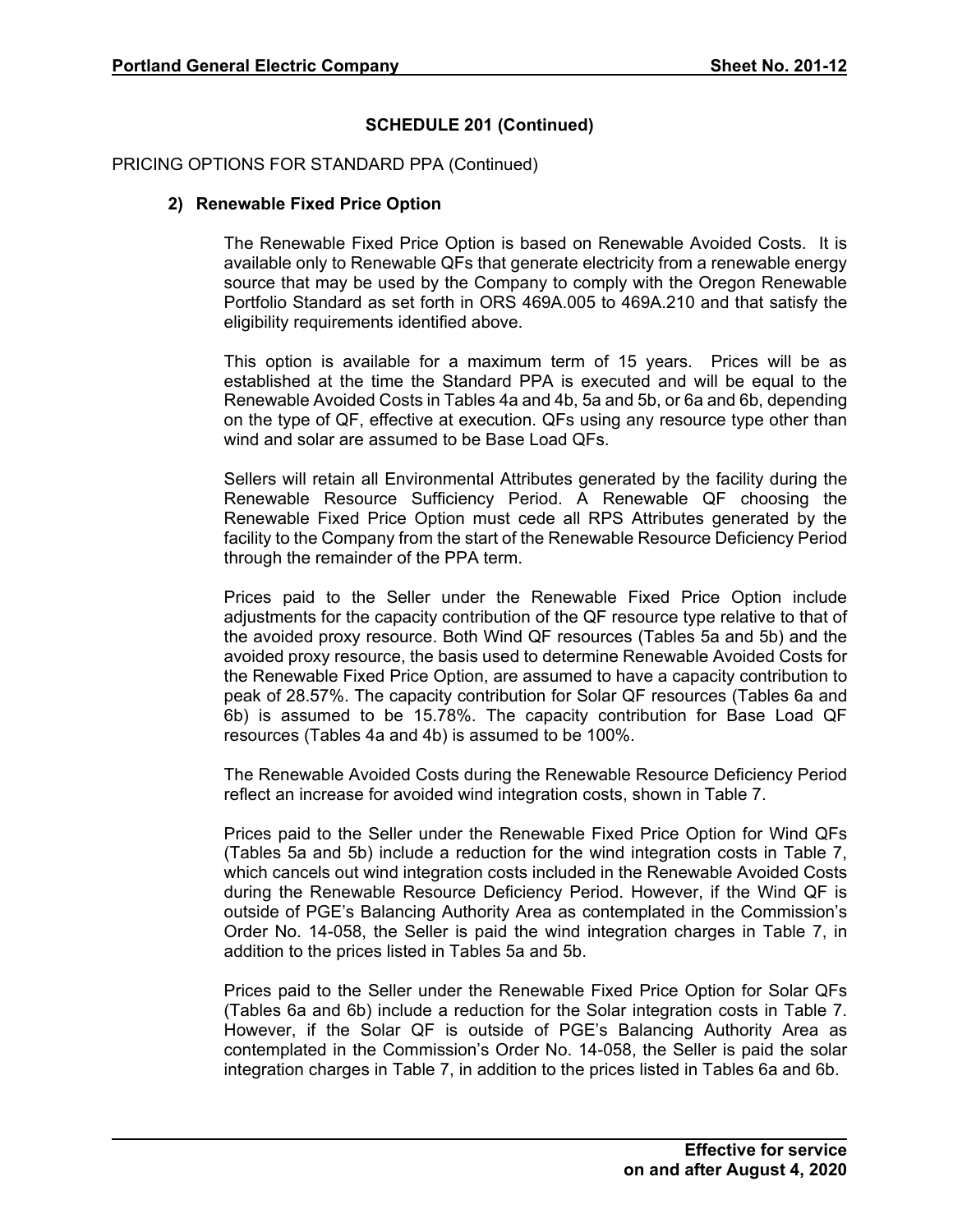### PRICING OPTIONS FOR STANDARD PPA (Continued) Renewable Fixed Price Option (Continued)

Sellers with terms exceeding 15 years from the commercial operation date will receive pricing equal to the Mid-C Index Price for all years up to five in excess of the initial 15 years following the commercial operation date selected by the Seller and memorialized in the PPA.

|                                                                                                                  |        |        |       |       |                                               | <b>TABLE 4a</b>                |                                  |        |        |        |        |            |  |
|------------------------------------------------------------------------------------------------------------------|--------|--------|-------|-------|-----------------------------------------------|--------------------------------|----------------------------------|--------|--------|--------|--------|------------|--|
|                                                                                                                  |        |        |       |       |                                               | <b>Renewable Avoided Costs</b> |                                  |        |        |        |        |            |  |
|                                                                                                                  |        |        |       |       | Renewable Fixed Price Option for Base Load QF |                                |                                  |        |        |        |        |            |  |
|                                                                                                                  |        |        |       |       |                                               |                                | <b>On-Peak Forecast (\$/MWH)</b> |        |        |        |        |            |  |
|                                                                                                                  |        |        |       |       |                                               |                                |                                  |        |        |        |        |            |  |
| Year                                                                                                             | Jan    | Feb    | Mar   | Apr   | May                                           | Jun                            | Jul                              | Aug    | Sep    | Oct    | Nov    | <b>Dec</b> |  |
| 2020                                                                                                             | 23.73  | 23.47  | 18.89 | 16.59 | 14.55                                         | 19.40                          | 42.59                            | 53.29  | 36.47  | 29.08  | 30.10  | 42.59      |  |
| 2021                                                                                                             | 41.32  | 38.29  | 28.90 | 19.56 | 17.79                                         | 22.39                          | 53.86                            | 64.43  | 45.21  | 33.93  | 34.84  | 44.48      |  |
| 2022                                                                                                             | 44.63  | 38.76  | 30.62 | 25.68 | 23.21                                         | 27.98                          | 48.39                            | 57.17  | 41.77  | 34.23  | 35.20  | 44.78      |  |
| 2023                                                                                                             | 43.46  | 38.76  | 30.62 | 25.68 | 23.21                                         | 31.43                          | 46.17                            | 52.44  | 40.72  | 34.56  | 35.06  | 40.59      |  |
| 2024<br>45.08<br>35.02<br>30.60<br>29.48<br>33.61<br>49.42<br>43.58<br>36.97<br>37.51<br>43.44<br>41.97<br>56.15 |        |        |       |       |                                               |                                |                                  |        |        |        |        |            |  |
| 2025<br>76.34<br>72.81<br>59.88<br>58.61<br>63.31<br>88.92<br>74.63<br>67.12<br>64.90<br>81.27<br>67.73<br>74.47 |        |        |       |       |                                               |                                |                                  |        |        |        |        |            |  |
| 2026                                                                                                             | 77.91  | 74.30  | 66.23 | 61.11 | 59.81                                         | 64.60                          | 82.93                            | 90.74  | 76.16  | 68.50  | 69.12  | 76.00      |  |
| 2027                                                                                                             | 79.50  | 75.82  | 67.59 | 62.36 | 61.03                                         | 65.93                          | 84.63                            | 92.60  | 77.72  | 69.90  | 70.54  | 77.55      |  |
| 2028                                                                                                             | 80.98  | 77.23  | 68.86 | 63.54 | 62.19                                         | 67.17                          | 86.20                            | 94.31  | 79.17  | 71.21  | 71.86  | 79.00      |  |
| 2029                                                                                                             | 82.79  | 78.96  | 70.39 | 64.94 | 63.56                                         | 68.65                          | 88.13                            | 96.43  | 80.94  | 72.79  | 73.45  | 80.76      |  |
| 2030                                                                                                             | 84.49  | 80.58  | 71.83 | 66.27 | 64.86                                         | 70.06                          | 89.94                            | 98.41  | 82.60  | 74.29  | 74.96  | 82.42      |  |
| 2031                                                                                                             | 86.22  | 82.23  | 73.30 | 67.63 | 66.19                                         | 71.50                          | 91.78                            | 100.42 | 84.29  | 75.81  | 76.50  | 84.11      |  |
| 2032                                                                                                             | 87.64  | 83.58  | 74.49 | 68.72 | 67.26                                         | 72.66                          | 93.30                            | 102.09 | 85.67  | 77.04  | 77.74  | 85.49      |  |
| 2033                                                                                                             | 89.79  | 85.63  | 76.33 | 70.43 | 68.93                                         | 74.46                          | 95.58                            | 104.58 | 87.78  | 78.95  | 79.66  | 87.59      |  |
| 2034                                                                                                             | 91.73  | 87.48  | 77.99 | 71.97 | 70.44                                         | 76.08                          | 97.63                            | 106.82 | 89.67  | 80.66  | 81.39  | 89.48      |  |
| 2035                                                                                                             | 93.51  | 89.17  | 79.49 | 73.35 | 71.78                                         | 77.54                          | 99.54                            | 108.91 | 91.41  | 82.21  | 82.96  | 91.21      |  |
| 2036                                                                                                             | 95.15  | 90.74  | 80.89 | 74.63 | 73.04                                         | 78.90                          | 101.28                           | 110.82 | 93.01  | 83.65  | 84.41  | 92.81      |  |
| 2037                                                                                                             | 97.38  | 92.87  | 82.78 | 76.38 | 74.76                                         | 80.75                          | 103.66                           | 113.41 | 95.19  | 85.62  | 86.39  | 94.99      |  |
| 2038                                                                                                             | 99.37  | 94.77  | 84.48 | 77.95 | 76.29                                         | 82.40                          | 105.78                           | 115.74 | 97.14  | 87.37  | 88.16  | 96.94      |  |
| 2039                                                                                                             | 101.41 | 96.71  | 86.21 | 79.54 | 77.85                                         | 84.09                          | 107.95                           | 118.11 | 99.13  | 89.16  | 89.97  | 98.92      |  |
| 2040                                                                                                             | 103.29 | 98.51  | 87.83 | 81.04 | 79.32                                         | 85.67                          | 109.95                           | 120.29 | 100.98 | 90.83  | 91.65  | 100.77     |  |
| 2041                                                                                                             | 105.60 | 100.71 | 89.78 | 82.84 | 81.07                                         | 87.57                          | 112.41                           | 123.00 | 103.24 | 92.85  | 93.69  | 103.02     |  |
| 2042                                                                                                             | 107.77 | 102.78 | 91.62 | 84.53 | 82.73                                         | 89.36                          | 114.72                           | 125.52 | 105.35 | 94.75  | 95.61  | 105.13     |  |
| 2043                                                                                                             | 109.98 | 104.88 | 93.49 | 86.26 | 84.43                                         | 91.20                          | 117.07                           | 128.09 | 107.51 | 96.69  | 97.57  | 107.28     |  |
| 2044                                                                                                             | 111.91 | 106.72 | 95.13 | 87.77 | 85.91                                         | 92.79                          | 119.12                           | 130.34 | 109.40 | 98.39  | 99.28  | 109.16     |  |
| 2045                                                                                                             | 114.65 | 109.34 | 97.49 | 89.96 | 88.04                                         | 95.09                          | 122.03                           | 133.51 | 112.08 | 100.82 | 101.73 | 111.84     |  |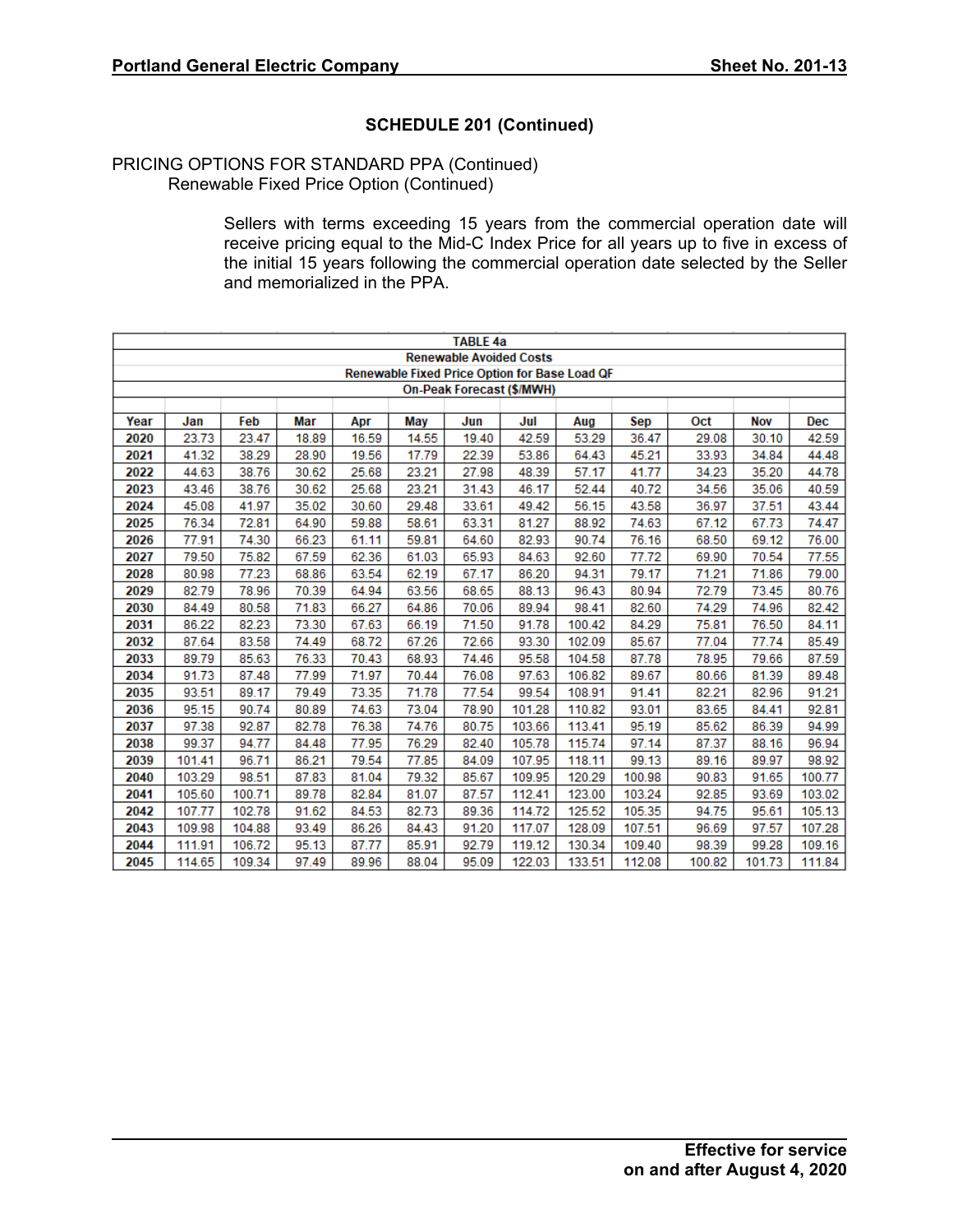|      |       |       |       |       |       | <b>TABLE 4b</b>                |                            |                                               |       |       |            |            |
|------|-------|-------|-------|-------|-------|--------------------------------|----------------------------|-----------------------------------------------|-------|-------|------------|------------|
|      |       |       |       |       |       | <b>Renewable Avoided Costs</b> |                            |                                               |       |       |            |            |
|      |       |       |       |       |       |                                |                            | Renewable Fixed Price Option for Base Load QF |       |       |            |            |
|      |       |       |       |       |       |                                | Off-Peak Forecast (\$/MWH) |                                               |       |       |            |            |
|      |       |       |       |       |       |                                |                            |                                               |       |       |            |            |
| Year | Jan   | Feb   | Mar   | Apr   | May   | Jun                            | Jul                        | Aug                                           | Sep   | Oct   | <b>Nov</b> | <b>Dec</b> |
| 2020 | 18.89 | 18.89 | 15.32 | 11.50 | 6.65  | 8.95                           | 22.45                      | 28.06                                         | 27.55 | 25.51 | 25.51      | 35.45      |
| 2021 | 33.16 | 30.67 | 24.27 | 14.37 | 10.89 | 12.46                          | 26.59                      | 31.81                                         | 29.62 | 27.92 | 28.80      | 35.12      |
| 2022 | 36.87 | 30.01 | 25.55 | 20.02 | 17.84 | 18.59                          | 27.15                      | 31.45                                         | 30.11 | 28.01 | 28.52      | 31.94      |
| 2023 | 33.93 | 30.30 | 25.79 | 20.20 | 18.00 | 18.76                          | 27.41                      | 31.75                                         | 30.39 | 28.28 | 28.79      | 32.25      |
| 2024 | 37.12 | 33.13 | 28.17 | 22.04 | 19.62 | 20.45                          | 29.96                      | 34.73                                         | 33.23 | 30.91 | 31.47      | 35.27      |
| 2025 | 42.18 | 37.65 | 32.01 | 25.04 | 22.29 | 23.24                          | 34.04                      | 39.46                                         | 37.76 | 35.12 | 35.76      | 40.08      |
| 2026 | 43.04 | 38.42 | 32.67 | 25.55 | 22.75 | 23.71                          | 34.74                      | 40.27                                         | 38.54 | 35.84 | 36.50      | 40.90      |
| 2027 | 43.92 | 39.21 | 33.34 | 26.08 | 23.21 | 24.20                          | 35.45                      | 41.09                                         | 39.33 | 36.57 | 37.24      | 41.74      |
| 2028 | 44.70 | 39.90 | 33.93 | 26.54 | 23.62 | 24.63                          | 36.08                      | 41.82                                         | 40.02 | 37.22 | 37.90      | 42.48      |
| 2029 | 45.74 | 40.83 | 34.72 | 27.16 | 24.17 | 25.20                          | 36.92                      | 42.79                                         | 40.95 | 38.09 | 38.78      | 43.47      |
| 2030 | 46.68 | 41.67 | 35.43 | 27.71 | 24.67 | 25.72                          | 37.67                      | 43.67                                         | 41.79 | 38.87 | 39.58      | 44.36      |
| 2031 | 47.63 | 42.52 | 36.15 | 28.28 | 25.18 | 26.24                          | 38.44                      | 44.57                                         | 42.65 | 39.66 | 40.39      | 45.27      |
| 2032 | 48.48 | 43.27 | 36.79 | 28.78 | 25.62 | 26.71                          | 39.12                      | 45.35                                         | 43.40 | 40.37 | 41.10      | 46.07      |
| 2033 | 49.60 | 44.28 | 37.65 | 29.45 | 26.22 | 27.33                          | 40.03                      | 46.41                                         | 44.42 | 41.31 | 42.06      | 47.14      |
| 2034 | 50.62 | 45.19 | 38.42 | 30.05 | 26.75 | 27.89                          | 40.86                      | 47.36                                         | 45.33 | 42.15 | 42.92      | 48.11      |
| 2035 | 51.66 | 46.11 | 39.21 | 30.67 | 27.30 | 28.46                          | 41.69                      | 48.33                                         | 46.25 | 43.02 | 43.80      | 49.09      |
| 2036 | 52.57 | 46.93 | 39.90 | 31.21 | 27.79 | 28.96                          | 42.43                      | 49.19                                         | 47.07 | 43.78 | 44.58      | 49.96      |
| 2037 | 53.80 | 48.02 | 40.83 | 31.94 | 28.43 | 29.64                          | 43.42                      | 50.33                                         | 48.17 | 44.80 | 45.62      | 51.12      |
| 2038 | 54.90 | 49.00 | 41.67 | 32.59 | 29.01 | 30.25                          | 44.31                      | 51.36                                         | 49.16 | 45.71 | 46.55      | 52.17      |
| 2039 | 56.02 | 50.01 | 42.52 | 33.26 | 29.61 | 30.87                          | 45.22                      | 52.42                                         | 50.16 | 46.65 | 47.50      | 53.24      |
| 2040 | 57.01 | 50.89 | 43.28 | 33.85 | 30.13 | 31.41                          | 46.02                      | 53.34                                         | 51.05 | 47.48 | 48.34      | 54.18      |
| 2041 | 58.34 | 52.08 | 44.28 | 34.64 | 30.83 | 32.14                          | 47.09                      | 54.58                                         | 52.24 | 48.58 | 49.47      | 55.44      |
| 2042 | 59.54 | 53.15 | 45.19 | 35.35 | 31.47 | 32.80                          | 48.05                      | 55.70                                         | 53.31 | 49.58 | 50.48      | 56.58      |
| 2043 | 60.76 | 54.23 | 46.12 | 36.07 | 32.11 | 33.47                          | 49.04                      | 56.84                                         | 54.40 | 50.59 | 51.52      | 57.74      |
| 2044 | 61.83 | 55.19 | 46.93 | 36.71 | 32.68 | 34.07                          | 49.90                      | 57.85                                         | 55.36 | 51.49 | 52.43      | 58.76      |
| 2045 | 63.27 | 56.48 | 48.03 | 37.56 | 33.44 | 34.86                          | 51.07                      | 59.20                                         | 56.65 | 52.69 | 53.65      | 60.13      |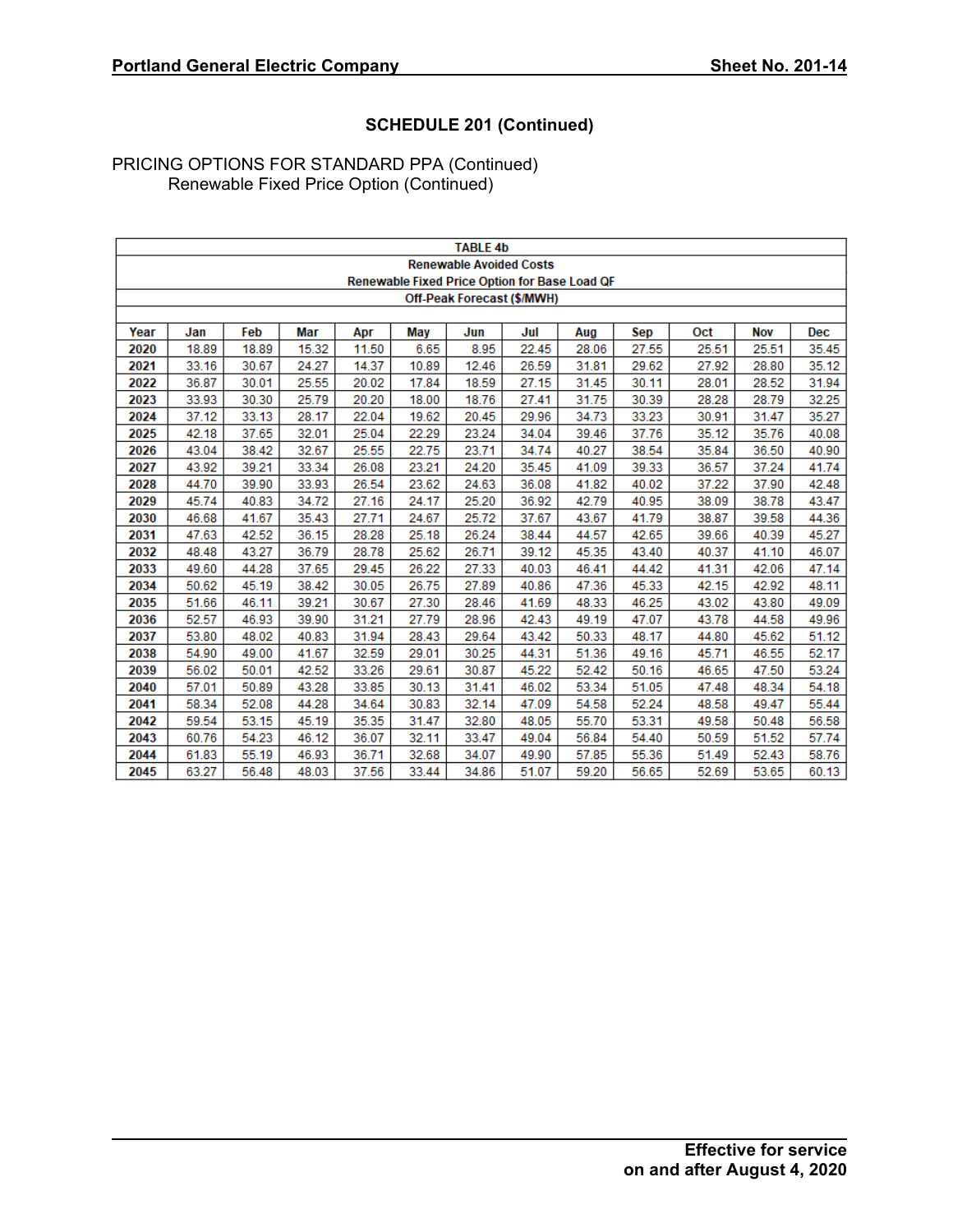|      |        |       |       |       |       | <b>TABLE 5a</b>                                 |        |        |       |       |            |            |
|------|--------|-------|-------|-------|-------|-------------------------------------------------|--------|--------|-------|-------|------------|------------|
|      |        |       |       |       |       | <b>Renewable Avoided Costs</b>                  |        |        |       |       |            |            |
|      |        |       |       |       |       | <b>Renewable Fixed Price Option for Wind QF</b> |        |        |       |       |            |            |
|      |        |       |       |       |       | <b>On-Peak Forecast (\$/MWH)</b>                |        |        |       |       |            |            |
|      |        |       |       |       |       |                                                 |        |        |       |       |            |            |
| Year | Jan    | Feb   | Mar   | Apr   | May   | Jun                                             | Jul    | Aug    | Sep   | Oct   | <b>Nov</b> | <b>Dec</b> |
| 2020 | 23.40  | 23.15 | 18.56 | 16.27 | 14.23 | 19.07                                           | 42.26  | 52.96  | 36.14 | 28.75 | 29.77      | 42.26      |
| 2021 | 40.99  | 37.96 | 28.56 | 19.23 | 17.45 | 22.06                                           | 53.53  | 64.10  | 44.88 | 33.59 | 34.51      | 44.15      |
| 2022 | 44.29  | 38.42 | 30.28 | 25.35 | 22.87 | 27.64                                           | 48.05  | 56.83  | 41.43 | 33.89 | 34.86      | 44.44      |
| 2023 | 43.11  | 38.42 | 30.28 | 25.34 | 22.86 | 31.08                                           | 45.82  | 52.10  | 40.38 | 34.21 | 34.71      | 40.24      |
| 2024 | 44.73  | 41.62 | 34.66 | 30.25 | 29.13 | 33.26                                           | 49.06  | 55.80  | 43.23 | 36.62 | 37.15      | 43.09      |
| 2025 | 67.74  | 64.21 | 56.30 | 51.29 | 50.01 | 54.71                                           | 72.67  | 80.32  | 66.03 | 58.53 | 59.13      | 65.87      |
| 2026 | 69.13  | 65.52 | 57.46 | 52.34 | 51.04 | 55.83                                           | 74.16  | 81.96  | 67.39 | 59.72 | 60.35      | 67.22      |
| 2027 | 70.55  | 66.87 | 58.63 | 53.41 | 52.08 | 56.97                                           | 75.68  | 83.64  | 68.77 | 60.95 | 61.58      | 68.60      |
| 2028 | 71.85  | 68.10 | 59.72 | 54.40 | 53.05 | 58.03                                           | 77.06  | 85.17  | 70.03 | 62.07 | 62.72      | 69.86      |
| 2029 | 73.47  | 69.63 | 61.06 | 55.62 | 54.24 | 59.33                                           | 78.81  | 87.11  | 71.61 | 63.47 | 64.13      | 71.44      |
| 2030 | 74.97  | 71.06 | 62.31 | 56.76 | 55.35 | 60.55                                           | 80.42  | 88.89  | 73.08 | 64.77 | 65.44      | 72.90      |
| 2031 | 76.51  | 72.52 | 63.59 | 57.92 | 56.48 | 61.79                                           | 82.07  | 90.71  | 74.58 | 66.10 | 66.79      | 74.40      |
| 2032 | 77.79  | 73.73 | 64.64 | 58.87 | 57.41 | 62.81                                           | 83.45  | 92.25  | 75.83 | 67.20 | 67.90      | 75.64      |
| 2033 | 79.68  | 75.52 | 66.22 | 60.32 | 58.82 | 64.34                                           | 85.47  | 94.47  | 77.66 | 68.83 | 69.55      | 77.48      |
| 2034 | 81.37  | 77.13 | 67.64 | 61.62 | 60.09 | 65.73                                           | 87.28  | 96.47  | 79.32 | 70.31 | 71.04      | 79.13      |
| 2035 | 82.98  | 78.64 | 68.96 | 62.82 | 61.25 | 67.01                                           | 89.00  | 98.38  | 80.88 | 71.68 | 72.43      | 80.68      |
| 2036 | 84.43  | 80.03 | 70.17 | 63.92 | 62.33 | 68.18                                           | 90.57  | 100.11 | 82.30 | 72.94 | 73.70      | 82.10      |
| 2037 | 86.41  | 81.90 | 71.82 | 65.42 | 63.79 | 69.78                                           | 92.69  | 102.45 | 84.23 | 74.65 | 75.43      | 84.02      |
| 2038 | 88.18  | 83.58 | 73.29 | 66.76 | 65.10 | 71.21                                           | 94.59  | 104.55 | 85.95 | 76.18 | 76.97      | 85.75      |
| 2039 | 89.99  | 85.29 | 74.79 | 68.12 | 66.43 | 72.67                                           | 96.53  | 106.69 | 87.71 | 77.74 | 78.55      | 87.50      |
| 2040 | 91.64  | 86.86 | 76.17 | 69.39 | 67.67 | 74.02                                           | 98.30  | 108.64 | 89.33 | 79.18 | 80.00      | 89.11      |
| 2041 | 93.71  | 88.82 | 77.89 | 70.94 | 69.18 | 75.68                                           | 100.52 | 111.11 | 91.34 | 80.96 | 81.80      | 91.12      |
| 2042 | 95.63  | 90.64 | 79.48 | 72.40 | 70.60 | 77.23                                           | 102.58 | 113.38 | 93.22 | 82.62 | 83.48      | 92.99      |
| 2043 | 97.59  | 92.50 | 81.11 | 73.88 | 72.04 | 78.81                                           | 104.68 | 115.70 | 95.12 | 84.31 | 85.19      | 94.90      |
| 2044 | 99.30  | 94.12 | 82.53 | 75.17 | 73.31 | 80.19                                           | 106.52 | 117.74 | 96.80 | 85.79 | 86.68      | 96.56      |
| 2045 | 101.71 | 96.41 | 84.55 | 77.02 | 75.11 | 82.15                                           | 109.10 | 120.57 | 99.14 | 87.88 | 88.79      | 98.90      |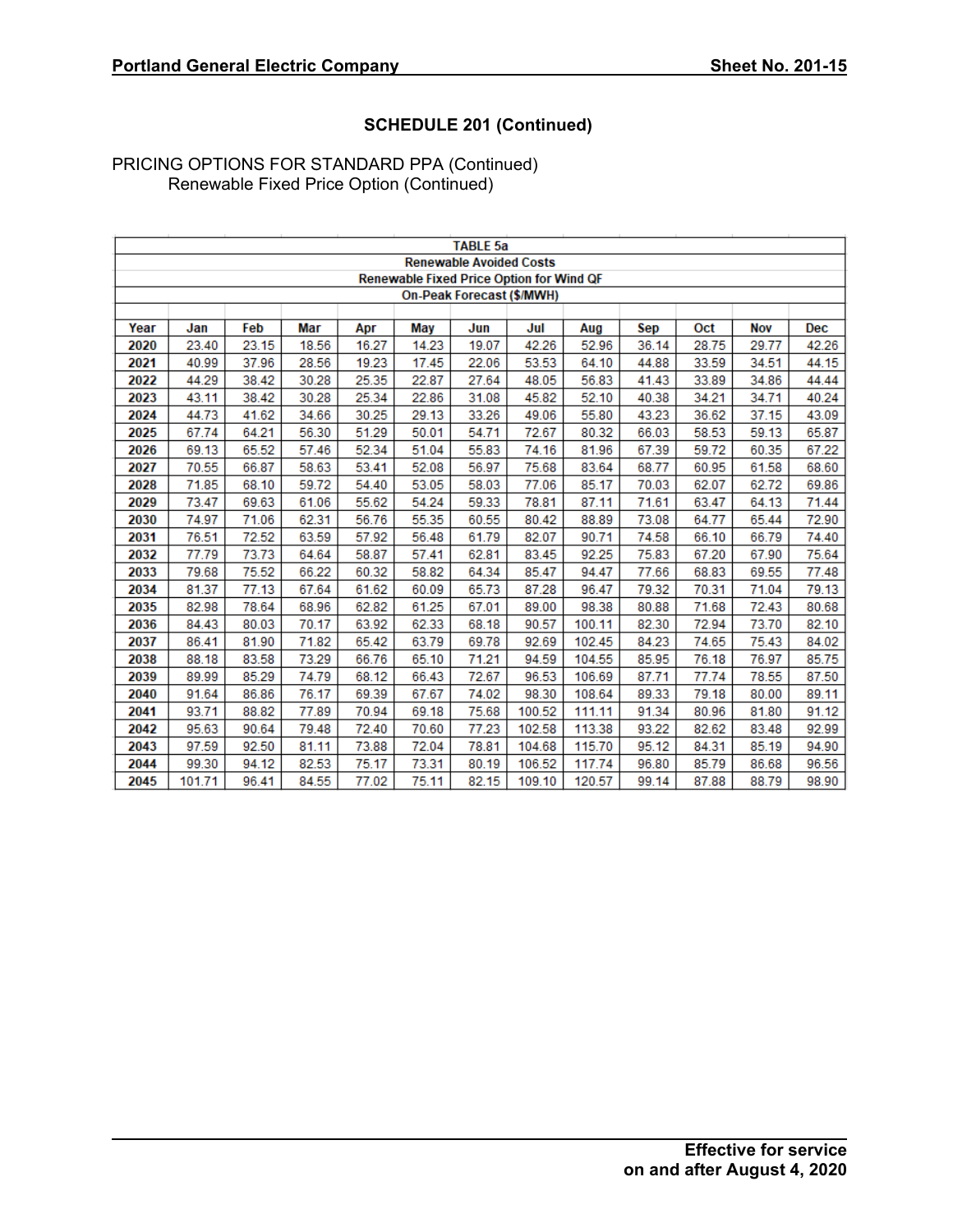|      |       |       |       |       |       | <b>TABLE 5b</b>                                 |       |       |       |       |            |            |
|------|-------|-------|-------|-------|-------|-------------------------------------------------|-------|-------|-------|-------|------------|------------|
|      |       |       |       |       |       | <b>Renewable Avoided Costs</b>                  |       |       |       |       |            |            |
|      |       |       |       |       |       | <b>Renewable Fixed Price Option for Wind QF</b> |       |       |       |       |            |            |
|      |       |       |       |       |       | Off-Peak Forecast (\$/MWH)                      |       |       |       |       |            |            |
|      |       |       |       |       |       |                                                 |       |       |       |       |            |            |
| Year | Jan   | Feb   | Mar   | Apr   | May   | Jun                                             | Jul   | Aug   | Sep   | Oct   | <b>Nov</b> | <b>Dec</b> |
| 2020 | 18.56 | 18.56 | 14.99 | 11.17 | 6.33  | 8.62                                            | 22.13 | 27.74 | 27.23 | 25.19 | 25.19      | 35.13      |
| 2021 | 32.83 | 30.33 | 23.94 | 14.04 | 10.56 | 12.13                                           | 26.26 | 31.48 | 29.29 | 27.59 | 28.47      | 34.79      |
| 2022 | 36.54 | 29.68 | 25.21 | 19.68 | 17.50 | 18.25                                           | 26.82 | 31.11 | 29.77 | 27.67 | 28.18      | 31.60      |
| 2023 | 33.58 | 29.96 | 25.44 | 19.86 | 17.66 | 18.41                                           | 27.07 | 31.41 | 30.05 | 27.93 | 28.45      | 31.90      |
| 2024 | 36.76 | 32.78 | 27.82 | 21.68 | 19.26 | 20.10                                           | 29.60 | 34.37 | 32.88 | 30.55 | 31.12      | 34.92      |
| 2025 | 41.82 | 37.29 | 31.65 | 24.68 | 21.93 | 22.88                                           | 33.68 | 39.10 | 37.40 | 34.76 | 35.40      | 39.72      |
| 2026 | 42.67 | 38.05 | 32.30 | 25.19 | 22.38 | 23.35                                           | 34.37 | 39.90 | 38.17 | 35.47 | 36.13      | 40.53      |
| 2027 | 43.55 | 38.83 | 32.96 | 25.70 | 22.84 | 23.82                                           | 35.07 | 40.72 | 38.95 | 36.20 | 36.87      | 41.36      |
| 2028 | 44.32 | 39.52 | 33.55 | 26.16 | 23.24 | 24.24                                           | 35.69 | 41.44 | 39.64 | 36.84 | 37.52      | 42.10      |
| 2029 | 45.35 | 40.44 | 34.33 | 26.77 | 23.78 | 24.81                                           | 36.53 | 42.40 | 40.56 | 37.70 | 38.39      | 43.08      |
| 2030 | 46.28 | 41.27 | 35.03 | 27.31 | 24.27 | 25.32                                           | 37.27 | 43.27 | 41.40 | 38.47 | 39.18      | 43.96      |
| 2031 | 47.23 | 42.11 | 35.75 | 27.87 | 24.77 | 25.84                                           | 38.04 | 44.16 | 42.24 | 39.26 | 39.98      | 44.86      |
| 2032 | 48.06 | 42.86 | 36.38 | 28.37 | 25.21 | 26.29                                           | 38.71 | 44.94 | 42.99 | 39.95 | 40.69      | 45.65      |
| 2033 | 49.18 | 43.86 | 37.23 | 29.03 | 25.79 | 26.91                                           | 39.61 | 45.99 | 43.99 | 40.88 | 41.64      | 46.72      |
| 2034 | 50.19 | 44.75 | 37.99 | 29.62 | 26.32 | 27.46                                           | 40.42 | 46.93 | 44.89 | 41.72 | 42.49      | 47.67      |
| 2035 | 51.22 | 45.67 | 38.77 | 30.23 | 26.86 | 28.02                                           | 41.25 | 47.89 | 45.81 | 42.57 | 43.36      | 48.65      |
| 2036 | 52.12 | 46.48 | 39.45 | 30.76 | 27.34 | 28.51                                           | 41.98 | 48.74 | 46.62 | 43.33 | 44.13      | 49.51      |
| 2037 | 53.34 | 47.56 | 40.37 | 31.48 | 27.97 | 29.18                                           | 42.96 | 49.87 | 47.71 | 44.34 | 45.16      | 50.66      |
| 2038 | 54.43 | 48.54 | 41.20 | 32.12 | 28.55 | 29.78                                           | 43.84 | 50.89 | 48.69 | 45.25 | 46.08      | 51.70      |
| 2039 | 55.55 | 49.53 | 42.04 | 32.78 | 29.13 | 30.39                                           | 44.74 | 51.94 | 49.68 | 46.17 | 47.03      | 52.76      |
| 2040 | 56.53 | 50.41 | 42.79 | 33.36 | 29.65 | 30.92                                           | 45.53 | 52.85 | 50.56 | 46.99 | 47.86      | 53.69      |
| 2041 | 57.84 | 51.58 | 43.79 | 34.14 | 30.34 | 31.65                                           | 46.59 | 54.09 | 51.74 | 48.08 | 48.97      | 54.94      |
| 2042 | 59.03 | 52.64 | 44.68 | 34.84 | 30.96 | 32.29                                           | 47.54 | 55.19 | 52.80 | 49.07 | 49.98      | 56.07      |
| 2043 | 60.24 | 53.72 | 45.60 | 35.55 | 31.59 | 32.95                                           | 48.52 | 56.33 | 53.88 | 50.07 | 51.00      | 57.22      |
| 2044 | 61.30 | 54.66 | 46.40 | 36.18 | 32.15 | 33.54                                           | 49.37 | 57.32 | 54.83 | 50.96 | 51.90      | 58.23      |
| 2045 | 62.73 | 55.94 | 47.48 | 37.02 | 32.90 | 34.32                                           | 50.53 | 58.66 | 56.11 | 52.15 | 53.11      | 59.59      |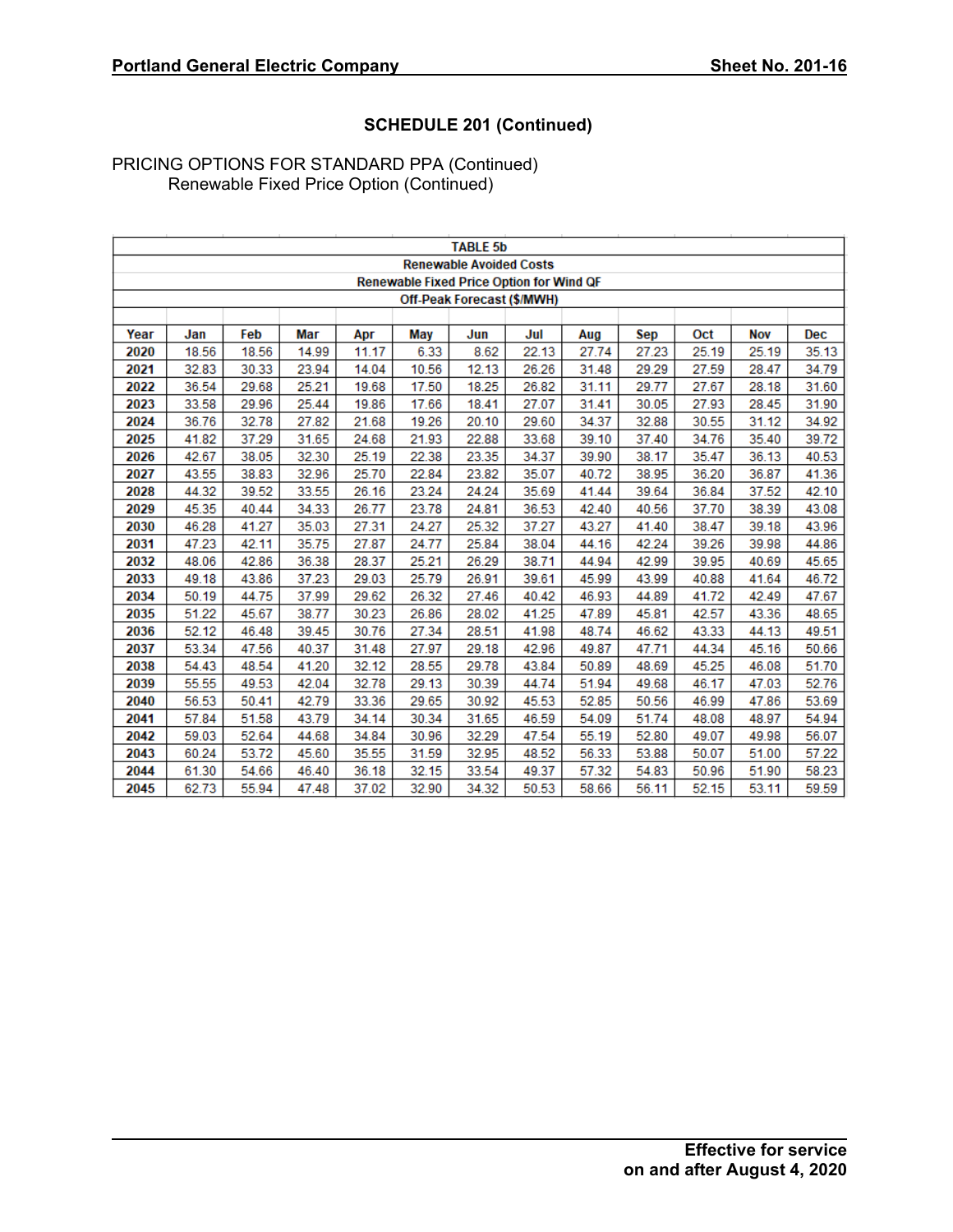|      |       |       |       |       |       | <b>TABLE 6a</b>                                  |       |        |            |       |            |            |
|------|-------|-------|-------|-------|-------|--------------------------------------------------|-------|--------|------------|-------|------------|------------|
|      |       |       |       |       |       | <b>Renewable Avoided Costs</b>                   |       |        |            |       |            |            |
|      |       |       |       |       |       | <b>Renewable Fixed Price Option for Solar QF</b> |       |        |            |       |            |            |
|      |       |       |       |       |       | On-Peak Forecast (\$/MWH)                        |       |        |            |       |            |            |
|      |       |       |       |       |       |                                                  |       |        |            |       |            |            |
| Year | Jan   | Feb   | Mar   | Apr   | May   | Jun                                              | Jul   | Aug    | <b>Sep</b> | Oct   | <b>Nov</b> | <b>Dec</b> |
| 2020 | 22.37 | 22.12 | 17.53 | 15.24 | 13.20 | 18.04                                            | 41.23 | 51.93  | 35.11      | 27.72 | 28.74      | 41.23      |
| 2021 | 39.94 | 36.91 | 27.51 | 18.18 | 16.40 | 21.01                                            | 52.48 | 63.04  | 43.83      | 32.54 | 33.46      | 43.10      |
| 2022 | 43.21 | 37.35 | 29.21 | 24.27 | 21.79 | 26.57                                            | 46.98 | 55.76  | 40.35      | 32.82 | 33.79      | 43.37      |
| 2023 | 42.02 | 37.32 | 29.18 | 24.24 | 21.76 | 29.99                                            | 44.73 | 51.00  | 39.28      | 33.12 | 33.62      | 39.15      |
| 2024 | 43.61 | 40.50 | 33.55 | 29.13 | 28.01 | 32.14                                            | 47.95 | 54.68  | 42.11      | 35.50 | 36.04      | 41.97      |
| 2025 | 59.83 | 56.30 | 48.39 | 43.37 | 42.10 | 46.79                                            | 64.75 | 72.41  | 58.12      | 50.61 | 51.22      | 57.96      |
| 2026 | 61.06 | 57.45 | 49.38 | 44.26 | 42.96 | 47.75                                            | 66.08 | 73.89  | 59.31      | 51.65 | 52.27      | 59.15      |
| 2027 | 62.31 | 58.63 | 50.39 | 45.17 | 43.84 | 48.73                                            | 67.43 | 75.40  | 60.53      | 52.71 | 53.34      | 60.36      |
| 2028 | 63.44 | 59.69 | 51.31 | 45.99 | 44.64 | 49.62                                            | 68.65 | 76.76  | 61.62      | 53.66 | 54.31      | 61.45      |
| 2029 | 64.89 | 61.05 | 52.48 | 47.04 | 45.65 | 50.75                                            | 70.23 | 78.52  | 63.03      | 54.89 | 55.55      | 62.86      |
| 2030 | 66.22 | 62.30 | 53.56 | 48.00 | 46.59 | 51.79                                            | 71.66 | 80.13  | 64.32      | 56.01 | 56.69      | 64.15      |
| 2031 | 67.57 | 63.58 | 54.65 | 48.98 | 47.54 | 52.85                                            | 73.13 | 81.77  | 65.64      | 57.16 | 57.85      | 65.46      |
| 2032 | 68.72 | 64.66 | 55.57 | 49.80 | 48.34 | 53.74                                            | 74.38 | 83.17  | 66.76      | 58.13 | 58.83      | 66.57      |
| 2033 | 70.37 | 66.21 | 56.91 | 51.01 | 49.51 | 55.04                                            | 76.16 | 85.16  | 68.36      | 59.53 | 60.24      | 68.17      |
| 2034 | 71.85 | 67.61 | 58.12 | 52.10 | 50.57 | 56.20                                            | 77.76 | 86.94  | 69.80      | 60.79 | 61.52      | 69.61      |
| 2035 | 73.28 | 68.95 | 59.27 | 53.12 | 51.56 | 57.32                                            | 79.31 | 88.68  | 71.19      | 61.99 | 62.74      | 70.99      |
| 2036 | 74.57 | 70.16 | 60.31 | 54.05 | 52.46 | 58.32                                            | 80.71 | 90.24  | 72.44      | 63.08 | 63.84      | 72.24      |
| 2037 | 76.32 | 71.81 | 61.72 | 55.32 | 53.70 | 59.69                                            | 82.60 | 92.35  | 74.13      | 64.56 | 65.33      | 73.93      |
| 2038 | 77.88 | 73.28 | 62.99 | 56.46 | 54.80 | 60.91                                            | 84.29 | 94.25  | 75.65      | 65.88 | 66.67      | 75.45      |
| 2039 | 79.48 | 74.78 | 64.28 | 57.61 | 55.92 | 62.16                                            | 86.01 | 96.18  | 77.20      | 67.23 | 68.04      | 76.99      |
| 2040 | 80.91 | 76.13 | 65.45 | 58.66 | 56.94 | 63.29                                            | 87.57 | 97.91  | 78.60      | 68.45 | 69.27      | 78.39      |
| 2041 | 82.76 | 77.87 | 66.94 | 60.00 | 58.23 | 64.73                                            | 89.57 | 100.16 | 80.40      | 70.01 | 70.85      | 80.18      |
| 2042 | 84.46 | 79.47 | 68.31 | 61.23 | 59.43 | 66.06                                            | 91.41 | 102.21 | 82.04      | 71.45 | 72.31      | 81.82      |
| 2043 | 86.19 | 81.10 | 69.71 | 62.48 | 60.64 | 67.41                                            | 93.28 | 104.30 | 83.73      | 72.91 | 73.79      | 83.50      |
| 2044 | 87.70 | 82.52 | 70.93 | 63.57 | 61.70 | 68.59                                            | 94.92 | 106.14 | 85.19      | 74.19 | 75.08      | 84.96      |
| 2045 | 89.81 | 84.50 | 72.64 | 65.11 | 63.20 | 70.25                                            | 97.19 | 108.67 | 87.24      | 75.98 | 76.89      | 87.00      |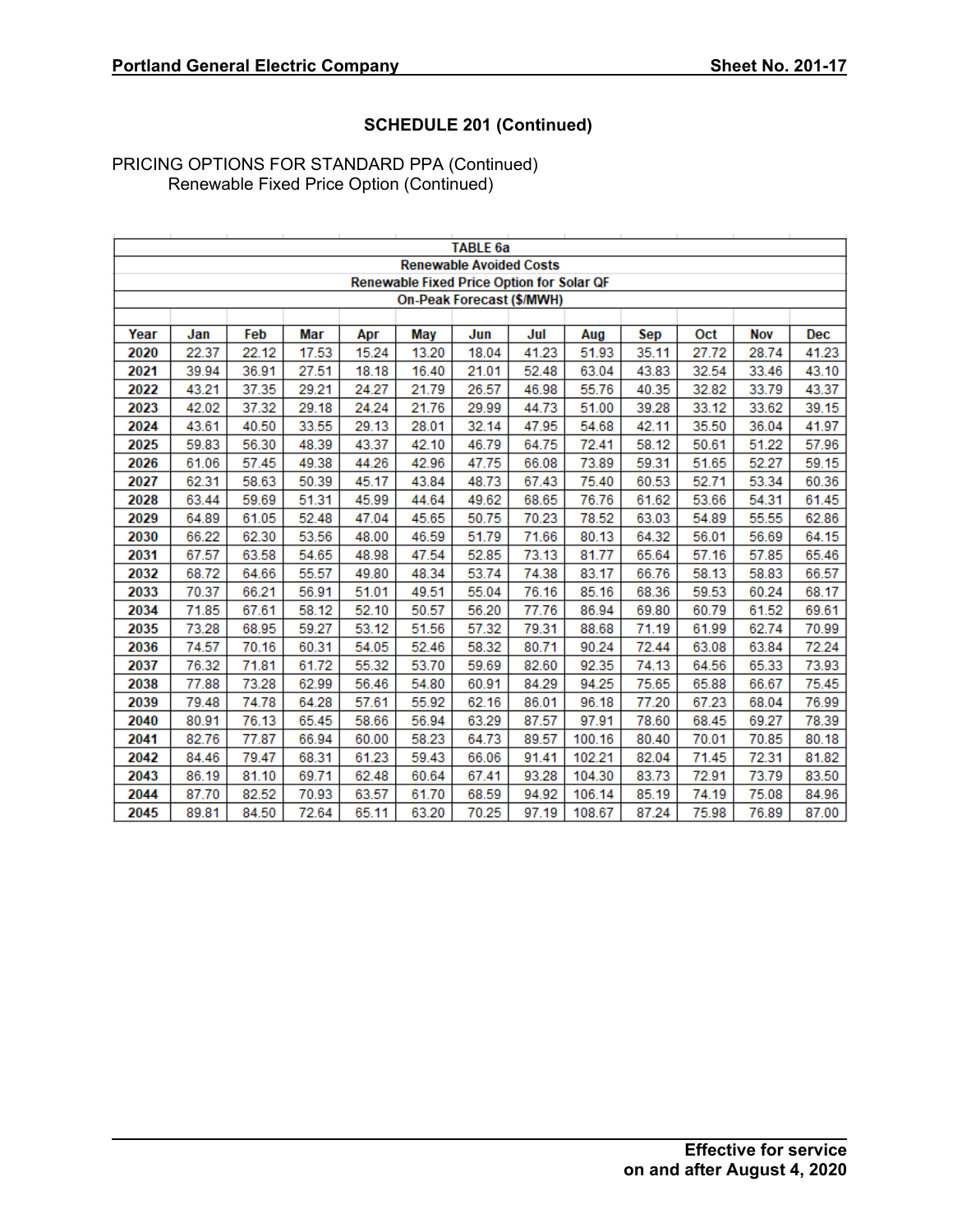|                                                                                                                  |       |       |       |       |            | <b>TABLE 6b</b>                |                                                  |       |            |            |            |       |  |
|------------------------------------------------------------------------------------------------------------------|-------|-------|-------|-------|------------|--------------------------------|--------------------------------------------------|-------|------------|------------|------------|-------|--|
|                                                                                                                  |       |       |       |       |            | <b>Renewable Avoided Costs</b> |                                                  |       |            |            |            |       |  |
|                                                                                                                  |       |       |       |       |            |                                | <b>Renewable Fixed Price Option for Solar QF</b> |       |            |            |            |       |  |
|                                                                                                                  |       |       |       |       |            |                                | Off-Peak Forecast (\$/MWH)                       |       |            |            |            |       |  |
|                                                                                                                  |       |       |       |       |            |                                |                                                  |       |            |            |            |       |  |
| Year                                                                                                             | Jan   | Feb   | Mar   | Apr   | <b>May</b> | Jun                            | Jul                                              | Aug   | <b>Sep</b> | <b>Oct</b> | <b>Nov</b> | Dec   |  |
| 2020                                                                                                             | 17.53 | 17.53 | 13.96 | 10.14 | 5.30       | 7.59                           | 21.10                                            | 26.71 | 26.20      | 24.16      | 24.16      | 34.10 |  |
| 2021                                                                                                             | 31.78 | 29.28 | 22.89 | 12.99 | 9.51       | 11.07                          | 25.21                                            | 30.43 | 28.24      | 26.54      | 27.42      | 33.74 |  |
| 2022                                                                                                             | 35.46 | 28.60 | 24.14 | 18.61 | 16.43      | 17.18                          | 25.74                                            | 30.04 | 28.69      | 26.60      | 27.11      | 30.53 |  |
| 2023                                                                                                             | 32.49 | 28.86 | 24.35 | 18.76 | 16.56      | 17.32                          | 25.97                                            | 30.31 | 28.95      | 26.84      | 27.35      | 30.81 |  |
| 2024                                                                                                             | 35.65 | 31.66 | 26.70 | 20.57 | 18.15      | 18.98                          | 28.49                                            | 33.26 | 31.76      | 29.44      | 30.00      | 33.80 |  |
| 2025<br>40.68<br>36.15<br>30.51<br>23.54<br>20.79<br>21.74<br>32.54<br>37.96<br>36.26<br>33.62<br>34.26<br>38.58 |       |       |       |       |            |                                |                                                  |       |            |            |            |       |  |
| 2026                                                                                                             | 41.51 | 36.89 | 31.14 | 24.02 | 21.22      | 22.18                          | 33.21                                            | 38.74 | 37.01      | 34.31      | 34.96      | 39.37 |  |
| 2027                                                                                                             | 42.36 | 37.64 | 31.78 | 24.51 | 21.65      | 22.64                          | 33.89                                            | 39.53 | 37.76      | 35.01      | 35.68      | 40.18 |  |
| 2028                                                                                                             | 43.11 | 38.31 | 32.33 | 24.94 | 22.03      | 23.03                          | 34.48                                            | 40.23 | 38.43      | 35.63      | 36.31      | 40.88 |  |
| 2029                                                                                                             | 44.11 | 39.20 | 33.09 | 25.53 | 22.55      | 23.57                          | 35.29                                            | 41.17 | 39.33      | 36.46      | 37.16      | 41.84 |  |
| 2030                                                                                                             | 45.02 | 40.01 | 33.77 | 26.05 | 23.01      | 24.06                          | 36.01                                            | 42.01 | 40.13      | 37.21      | 37.92      | 42.70 |  |
| 2031                                                                                                             | 45.94 | 40.82 | 34.46 | 26.59 | 23.48      | 24.55                          | 36.75                                            | 42.87 | 40.96      | 37.97      | 38.70      | 43.57 |  |
| 2032                                                                                                             | 46.75 | 41.54 | 35.07 | 27.05 | 23.89      | 24.98                          | 37.40                                            | 43.63 | 41.68      | 38.64      | 39.38      | 44.34 |  |
| 2033                                                                                                             | 47.84 | 42.51 | 35.89 | 27.69 | 24.45      | 25.57                          | 38.27                                            | 44.65 | 42.65      | 39.54      | 40.30      | 45.38 |  |
| 2034                                                                                                             | 48.82 | 43.39 | 36.62 | 28.25 | 24.95      | 26.09                          | 39.05                                            | 45.56 | 43.52      | 40.35      | 41.12      | 46.30 |  |
| 2035                                                                                                             | 49.82 | 44.27 | 37.37 | 28.83 | 25.47      | 26.62                          | 39.85                                            | 46.49 | 44.42      | 41.18      | 41.97      | 47.25 |  |
| 2036                                                                                                             | 50.70 | 45.05 | 38.03 | 29.34 | 25.91      | 27.09                          | 40.56                                            | 47.31 | 45.20      | 41.90      | 42.70      | 48.08 |  |
| 2037                                                                                                             | 51.88 | 46.11 | 38.92 | 30.03 | 26.52      | 27.73                          | 41.50                                            | 48.42 | 46.26      | 42.88      | 43.70      | 49.21 |  |
| 2038                                                                                                             | 52.95 | 47.05 | 39.72 | 30.64 | 27.06      | 28.29                          | 42.35                                            | 49.41 | 47.20      | 43.76      | 44.60      | 50.22 |  |
| 2039                                                                                                             | 54.03 | 48.02 | 40.53 | 31.27 | 27.62      | 28.87                          | 43.22                                            | 50.42 | 48.17      | 44.66      | 45.51      | 51.25 |  |
| 2040                                                                                                             | 54.98 | 48.86 | 41.24 | 31.82 | 28.10      | 29.38                          | 43.98                                            | 51.31 | 49.02      | 45.44      | 46.31      | 52.15 |  |
| 2041                                                                                                             | 56.27 | 50.00 | 42.21 | 32.56 | 28.76      | 30.07                          | 45.01                                            | 52.51 | 50.16      | 46.51      | 47.40      | 53.37 |  |
| 2042                                                                                                             | 57.42 | 51.03 | 43.07 | 33.23 | 29.35      | 30.68                          | 45.93                                            | 53.59 | 51.19      | 47.46      | 48.37      | 54.46 |  |
| 2043                                                                                                             | 58.60 | 52.07 | 43.96 | 33.91 | 29.95      | 31.31                          | 46.87                                            | 54.68 | 52.24      | 48.43      | 49.36      | 55.58 |  |
| 2044                                                                                                             | 59.63 | 52.99 | 44.73 | 34.50 | 30.47      | 31.86                          | 47.70                                            | 55.65 | 53.16      | 49.28      | 50.22      | 56.55 |  |
| 2045                                                                                                             | 61.02 | 54.23 | 45.77 | 35.31 | 31.19      | 32.61                          | 48.82                                            | 56.95 | 54.40      | 50.44      | 51.40      | 57.88 |  |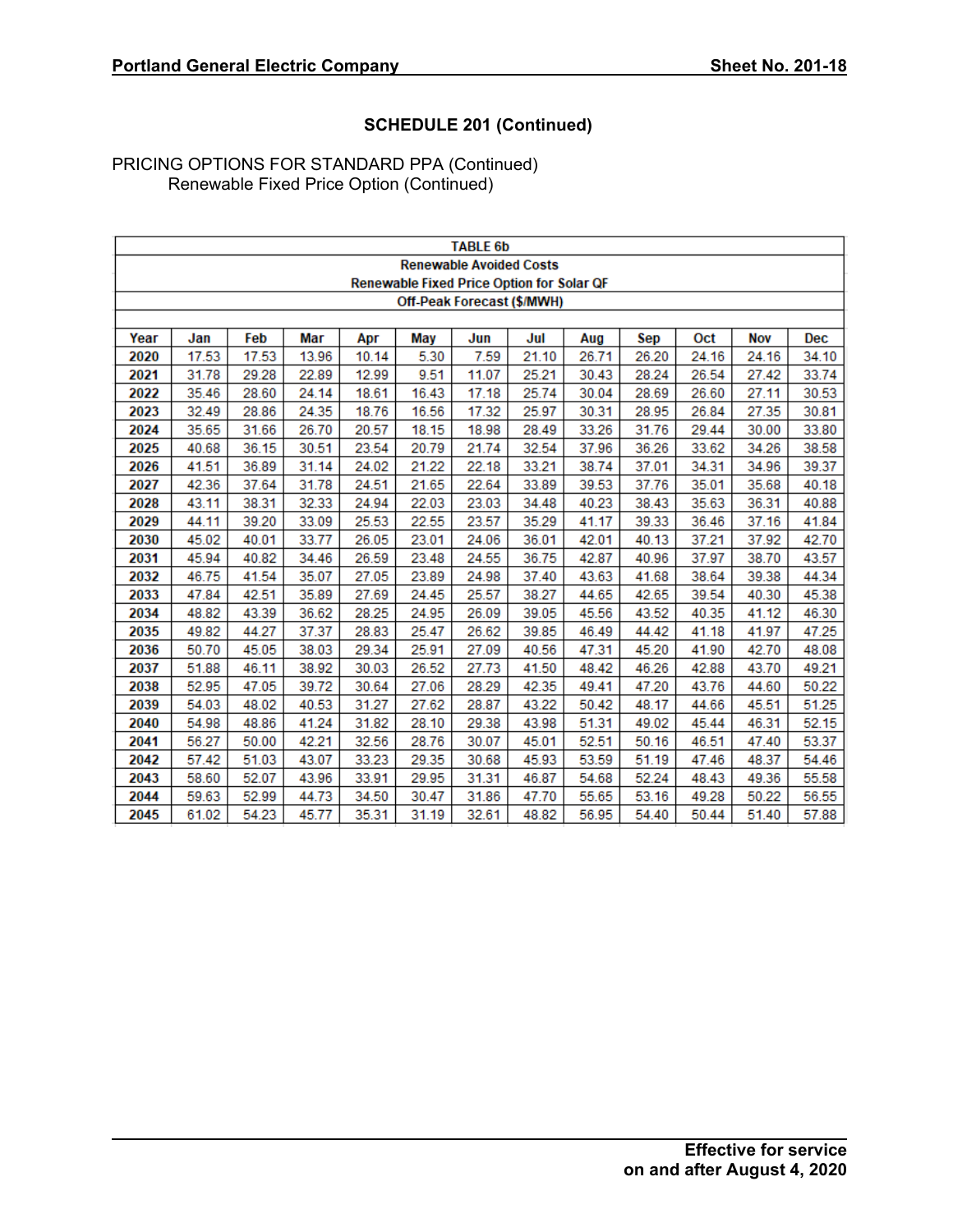## **WIND INTEGRATION**

| <b>TABLE 7</b>           |      |       |
|--------------------------|------|-------|
| <b>Integration Costs</b> |      |       |
| Year                     | Wind | Solar |
| 2020                     | 0.33 | 1.36  |
| 2021                     | 0.33 | 1.38  |
| 2022                     | 0.34 | 1.41  |
| 2023                     | 0.35 | 1.44  |
| 2024                     | 0.35 | 1.47  |
| 2025                     | 0.36 | 1.50  |
| 2026                     | 0.37 | 1.53  |
| 2027                     | 0.37 | 1.56  |
| 2028                     | 0.38 | 1.59  |
| 2029                     | 0.39 | 1.63  |
| 2030                     | 0.40 | 1.66  |
| 2031                     | 0.41 | 1.69  |
| 2032                     | 0.41 | 1.73  |
| 2033                     | 0.42 | 1.76  |
| 2034                     | 0.43 | 1.80  |
| 2035                     | 0.44 | 1.84  |
| 2036                     | 0.45 | 1.87  |
| 2037                     | 0.46 | 1.91  |
| 2038                     | 0.47 | 1.95  |
| 2039                     | 0.48 | 1.99  |
| 2040                     | 0.49 | 2.03  |
| 2041                     | 0.50 | 2.07  |
| 2042                     | 0.51 | 2.12  |
| 2043                     | 0.52 | 2.16  |
| 2044                     | 0.53 | 2.21  |
| 2045                     | 0.54 | 2.25  |

### **3) As-Available Rate**

The As-Available Rate is based on the Avoided Energy Cost for surplus energy at the time of delivery. The As-Available Rate is equal to the Avoided Energy Cost. The Company will purchase As-Available Energy at the As-Available Rate.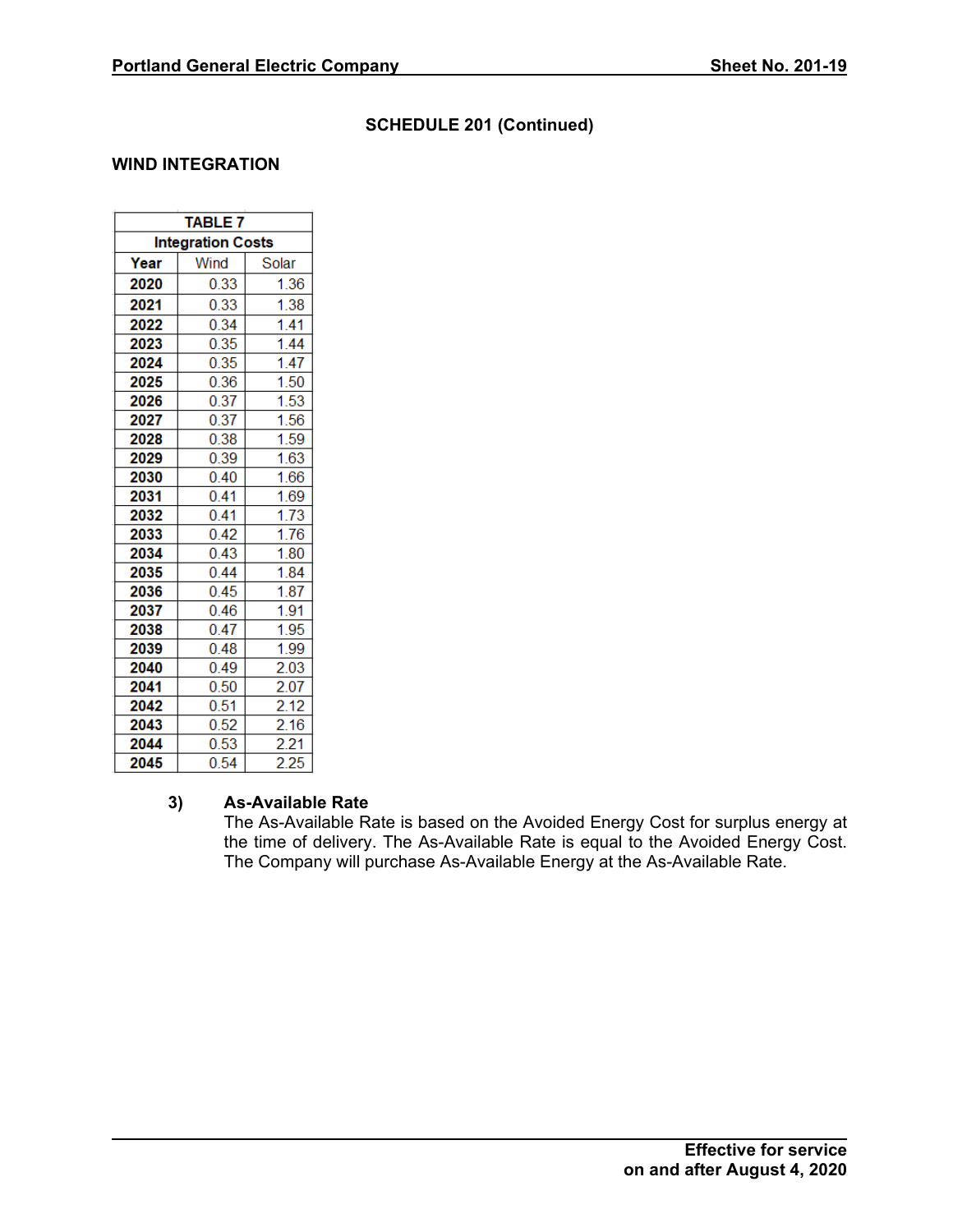### **MONTHLY SERVICE CHARGE**

Each separately metered QF not associated with a retail Customer account will be charged \$10.00 per month.

### **INSURANCE REQUIREMENTS**

The following insurance requirements are applicable to Sellers with a Standard PPA:

- 1) QFs with nameplate capacity ratings greater than 200 kW are required to secure and maintain a prudent amount of general liability insurance. The Seller must certify to the Company that it is maintaining general liability insurance coverage for each QF at prudent amounts. A prudent amount will be deemed to mean liability insurance coverage for both bodily injury and property damage liability in the amount of not less than \$1,000,000 each occurrence combined single limit, which limits may be required to be increased or decreased by the Company as the Company determines in its reasonable judgment, that economic conditions or claims experience may warrant.
- 2) Such insurance will include an endorsement naming the Company as an additional insured insofar as liability arising out of operations under this schedule and a provision that such liability policies will not be canceled or their limits reduced without 30 days' written notice to the Company. The Seller will furnish the Company with certificates of insurance together with the endorsements required herein. The Company will have the right to inspect the original policies of such insurance.
- 3) QFs with a design capacity of 200 kW or less are encouraged to pursue liability insurance on their own. The Oregon Public Utility Commission in Order No. 05-584 determined that it is inappropriate to require QFs that have a design capacity of 200 kW or less to obtain general liability insurance.

### **TRANSMISSION AGREEMENTS**

If the QF is located outside the Company's service territory, the Seller is responsible for the transmission of power at its cost to the Company's service territory.

## **INTERCONNECTION REQUIREMENTS**

Except as otherwise provided in a generation Interconnection Agreement between the Company and Seller, if the QF is located within the Company's service territory, switching equipment capable of isolating the QF from the Company's system will be accessible to the Company at all times. At the Company's option, the Company may operate the switching equipment described above if, in the sole opinion of the Company, continued operation of the QF in connection with the utility's system may create or contribute to a system emergency.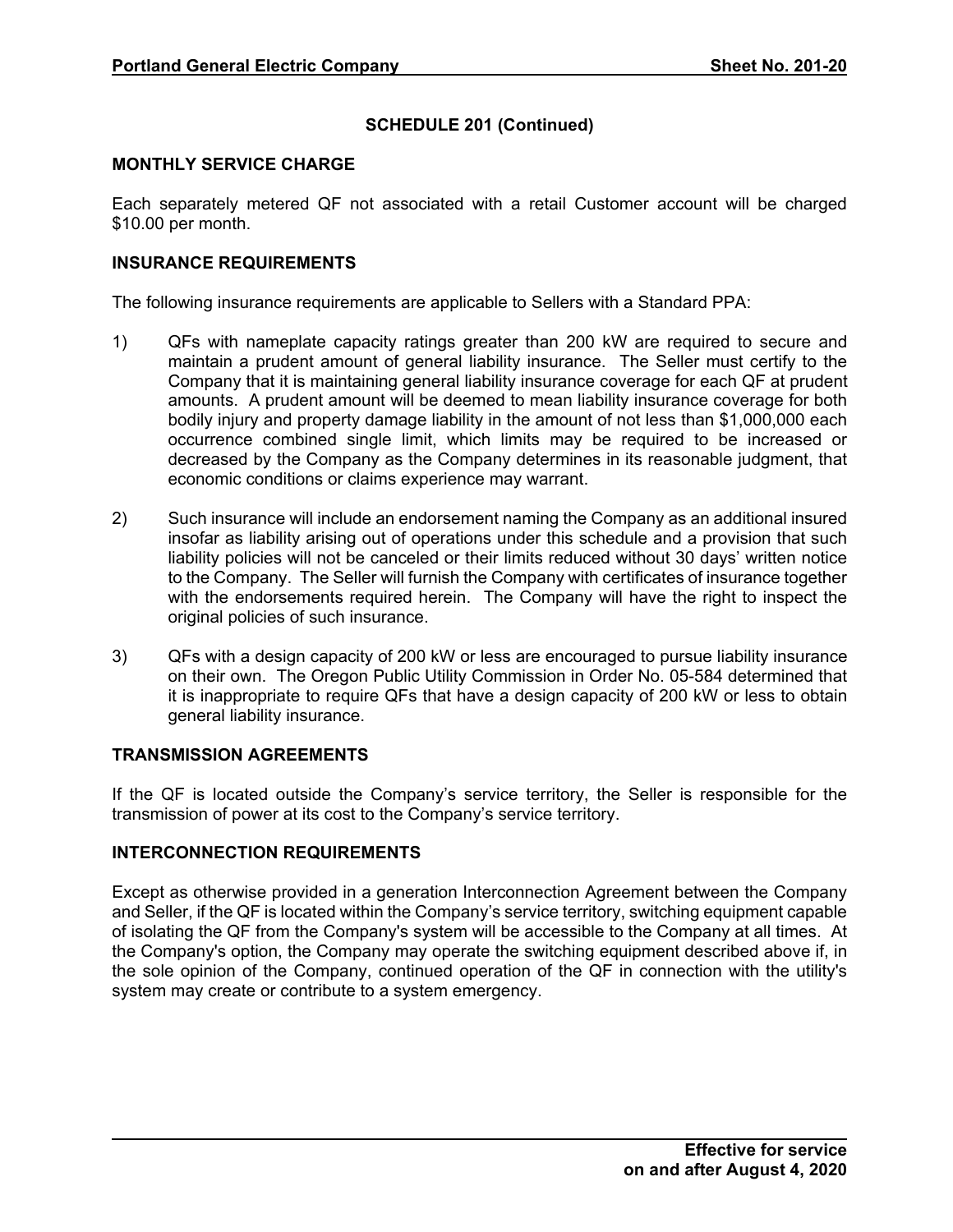### INTERCONNECTION REQUIREMENTS (Continued)

The QF owner interconnecting with the Company's distribution system must comply with all requirements for interconnection as established pursuant to Commission rule, in the Company's Rules and Regulations (Rule C) or the Company's Interconnection Procedures contained in its FERC Open Access Transmission Tariff (OATT), as applicable. The Seller will bear full responsibility for the installation and safe operation of the interconnection facilities.

### **DEFINITION OF A SMALL COGENERATION FACILITY OR SMALL POWER PRODUCTION FACILITY ELIGIBLE TO RECEIVE THE STANDARD FIXED PRICE OPTION OR THE RENEWABLE FIXED PRICE OPTION UNDER THE STANDARD PPA**

A QF will be eligible to receive the Standard Fixed Price Option or the Renewable Fixed Price Option (as appropriate) under the Standard PPA if the nameplate capacity of the QF, together with any other electric generating facility using the same motive force, owned or controlled by the Same Person(s) or Affiliated Person(s), and located at the Same Site, does not exceed 3 MW for solar QF projects or 10 MW for all other types of QF projects. Solar QF projects with nameplate capacity (as calculated in this paragraph) that exceed 3 MW but do not exceed 10 MW are eligible for a Standard PPA containing negotiated prices under Schedule 202. A Community-Based or Family-Owned QF is exempt from these restrictions.

### **Definition of Community-Based**

- a. A community project (or a community sponsored project) must have a recognized and established organization located within the county of the project or within 50 miles of the project that has a genuine role in helping the project be developed and must have some not insignificant continuing role with or interest in the project after it is completed and placed in service.
- b. After excluding the passive investor whose ownership interests are primarily related to green tag values and tax benefits as the primary ownership benefit, the equity (ownership) interests in a community sponsored project must be owned in substantial percentage (80 percent or more) by the following persons (individuals and entities): (i) the sponsoring organization, or its controlled affiliates; (ii) members of the sponsoring organization (if it is a membership organization) or owners of the sponsorship organization (if it is privately owned); (iii) persons who live in the county in which the project is located or who live a county adjoining the county in which the project is located; or (iv) units of local government, charities, or other established nonprofit organizations active either in the county in which the project is located or active in a county adjoining the county in which the project is located.

## **Definition of Family-Owned**

After excluding the ownership interest of the passive investor whose ownership interests are primarily related to green tag values and tax benefits as the primary ownership benefit, five or fewer individuals own 50 percent or more of the equity of the project entity, or fifteen or fewer individuals own 90 percent or more of the project entity. A "look through" rule applies to closely held entities that hold the project entity, so that equity held by LLCs, trusts, estates, corporations, partnerships or other similar entities is considered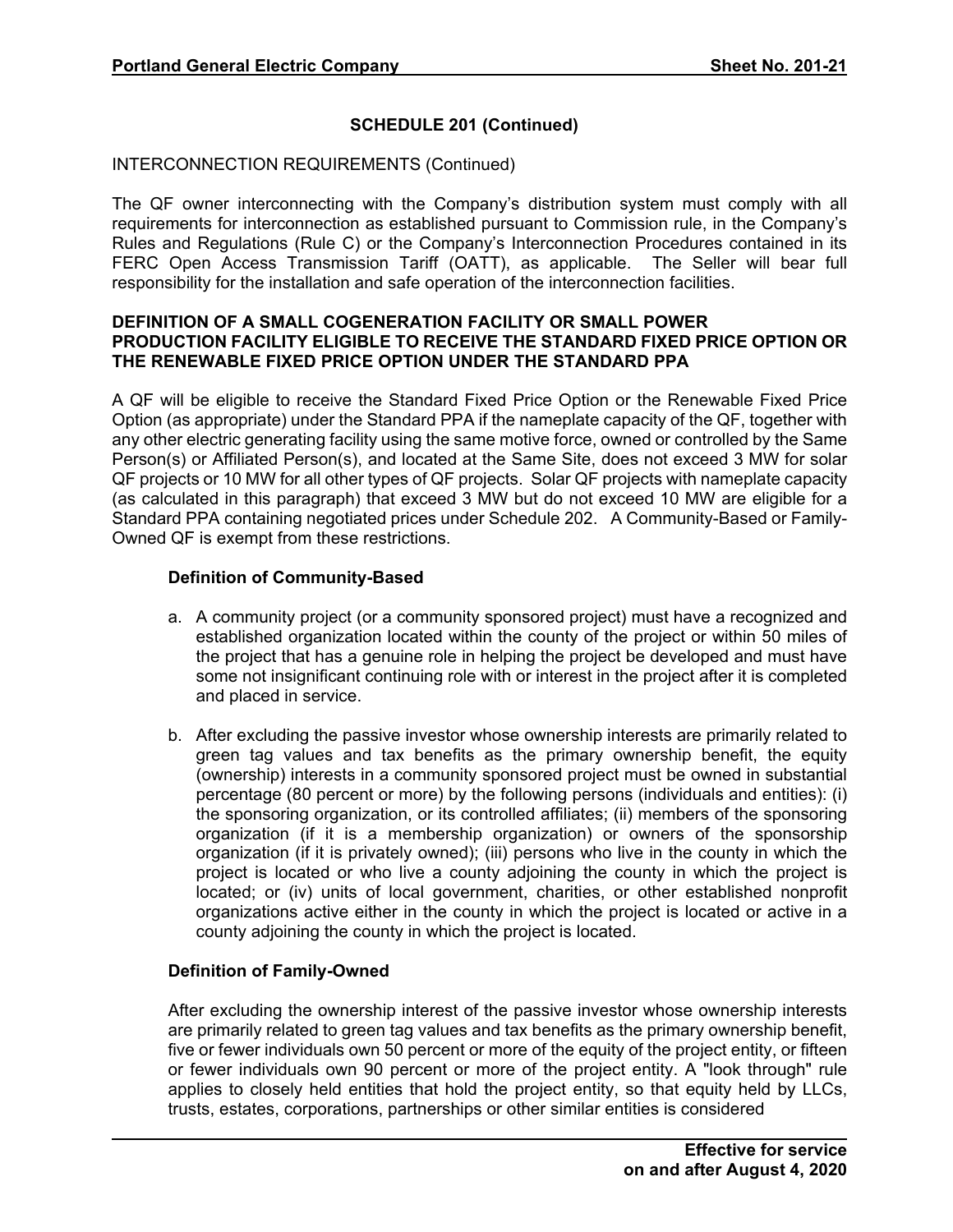DEFINITION OF A SMALL COGENERATION FACILITY OR SMALL POWER PRODUCTION FACILITY ELIGIBLE TO RECEIVE THE STANDARD FIXED PRICE OPTION OR THE RENEWABLE FIXED PRICE OPTION UNDER THE STANDARD PPA (Continued)

held by the equity owners of the look through entity. An individual is a natural person. In counting to five or fifteen, spouses or children of an equity owner of the project owner who also have an equity interest are aggregated and counted as a single individual.

## **Definition of Person(s) or Affiliated Person(s)**

As used above, the term "Same Person(s)" or "Affiliated Person(s)" means a natural person or persons or any legal entity or entities sharing common ownership, management or acting jointly or in concert with or exercising influence over the policies or actions of another person or entity. However, two facilities will not be held to be owned or controlled by the Same Person(s) or Affiliated Person(s) solely because they are developed by a single entity.

Furthermore, two facilities will not be held to be owned or controlled by the Same Person(s) or Affiliated Person(s) if such common person or persons is a "passive investor" whose ownership interest in the QF is primarily related to utilizing production tax credits, green tag values and MACRS depreciation as the primary ownership benefit and the facilities at issue are independent family-owned or community-based projects. A unit of Oregon local government may also be a "passive investor" in a community-based project if the local governmental unit demonstrates that it will not have an equity ownership interest in or exercise any control over the management of the QF and that its only interest is a share of the cash flow from the QF, which share will not exceed 20%. The 20% cash flow share limit may only be exceeded for good cause shown and only with the prior approval of the Commission.

## **Definition of Same Site**

For purposes of the foregoing, generating facilities are considered to be located at the same site as the QF for which qualification for standard pricing or negotiated pricing under the Standard PPA is sought if they are located within a five-mile radius of any generating facilities or equipment providing fuel or motive force associated with the QF for which qualification for standard pricing or negotiated pricing under the Standard PPA is sought.

## **Definition of Shared Interconnection and Infrastructure**

QFs otherwise meeting the above-described separate ownership test and thereby qualified for entitlement to standard pricing or negotiated pricing under the Standard PPA will not be disqualified by utilizing an interconnection or other infrastructure not providing motive force or fuel that is shared with other QFs qualifying for standard pricing or negotiated pricing under the Standard PPA so long as the use of the shared interconnection complies with the interconnecting utility's safety and reliability standards, interconnection agreement requirements and Prudent Electrical Practices as that term is defined in the interconnecting utility's approved Standard PPA.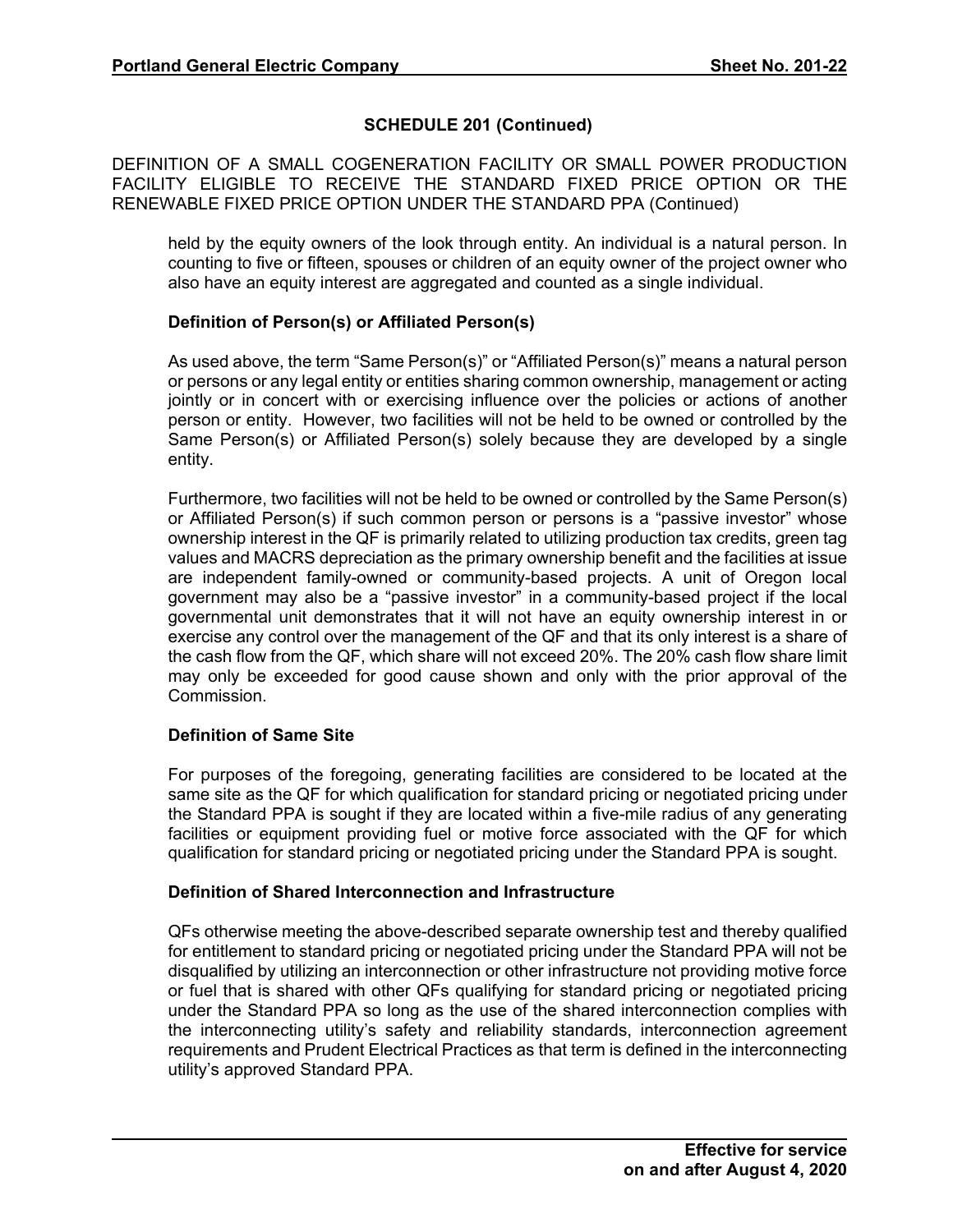## **OTHER DEFINITIONS**

## **As-Available Energy**

As-Available Energy means 1) all Net Output delivered to PGE if Seller elected the As-Available Rate option within a Standard PPA, or 2) (a) all Net Output delivered prior to the Commercial Operation Date; (b) all Net Output deliveries greater than Maximum Net Output in any Contract Year as defined under the Standard PPA year; ; and (c) for deliveries above the nameplate capacity in any hour.

Deliveries pursuant to an Off-System PPA that are above the nameplate capacity in any hour solely for the purpose of accommodating hourly scheduling in whole megawatts by a third-party transmission provider will not be subject to the As-Available Rate.

### **Mid-C Index Price**

As used in this schedule, the daily Mid-C Index Price shall be the applicable day-ahead Intercontinental Exchange ("ICE") Mid-C Physical Peak (bilateral) or Mid-C Physical Off-Peak (bilateral) indices representative of the OTC market for WSPP Schedule-C physical Firm Energy transactions at the Mid-C trading hub. Product details for the Mid-C Physical Peak (bilateral) or Mid-C Physical Off-Peak (bilateral) are found on the following website: https://www.theice.com/products/OTC/Physical-Energy/Electricity. In the event ICE no longer publishes this index, PGE and the Seller agree to select an alternative successor index representative of the Mid-C trading hub.

### **Avoided Energy Cost:**

The Avoided Energy Cost means eighty-two and four tenths percent (82.4%) of the monthly arithmetic average of each day's ICE Mid-C Physical Peak (bilateral) and Mid-C Physical Off-Peak (bilateral) average index prices. Each day's index prices will reflect the relative proportions of peak hours and off-peak hours in the month as follows:

n .824  $*(\Sigma\$  (ICE Mid-C Physical Peak (bilateral) Avg<sub>x</sub>  $*$  applicable peak index hours for day) + X=1

(ICE Mid-C Physical Off-Peak (bilateral)  $Avg_x *$  applicable off-peak index hours for day)} / (n\*24))

where  $n =$  number of days in the month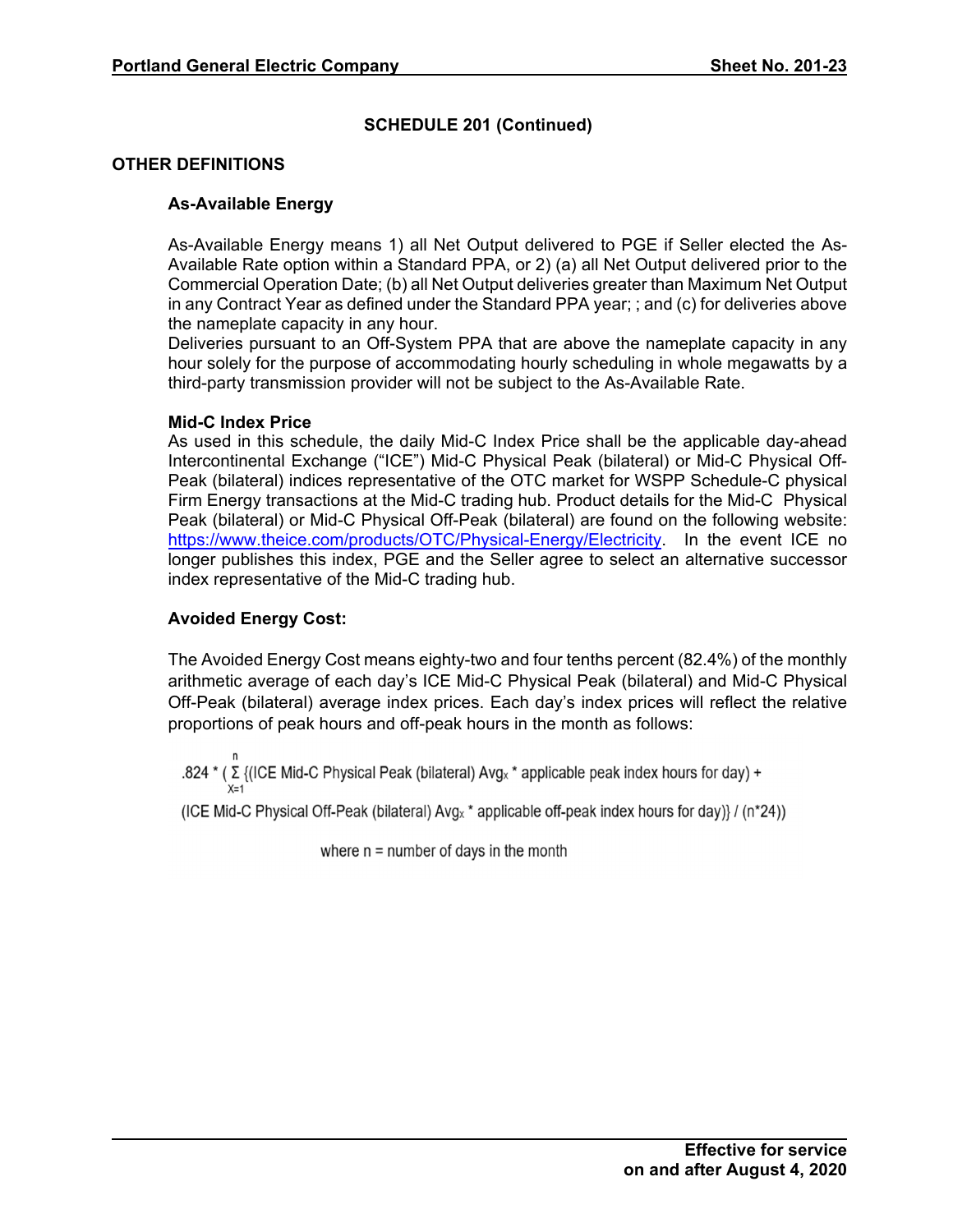## OTHER DEFINITIONS (Continued)

### **Definition of Environmental Attributes**

As used in this schedule, Environmental Attributes shall mean any and all claims, credits, benefits, emissions reductions, offsets, and allowances, howsoever entitled, resulting from the avoidance of the emission of any gas, chemical, or other substance to the air, soil or water. Environmental Attributes include but are not limited to: (1) any avoided emissions of pollutants to the air, soil, or water such as (subject to the foregoing) sulfur oxides (SOx), nitrogen oxides (NOx), carbon monoxide (CO), and other pollutants; and (2) any avoided emissions of carbon dioxide (C02), methane (CH4), and other greenhouse gases (GHGs) that have been determined by the United Nations Intergovernmental Panel on Climate Change to contribute to the actual or potential threat of altering the Earth's climate by trapping heat in the atmosphere.

### **Definition of Resource Sufficiency Period**

This is the period from the current year through 2024.

### **Definition of Resource Deficiency Period**

This is the period from 2025.

### **Definition of Renewable Resource Sufficiency Period**

This is the period from the current year through 2024.

#### **Definition of Renewable Resource Deficiency Period**

This is the period from 2025.

### **DISPUTE RESOLUTION**

Upon request, the QF will provide the purchasing utility with documentation verifying the ownership, management and financial structure of the QF in reasonably sufficient detail to allow the utility to make an initial determination of whether or not the QF meets the above-described criteria for entitlement to standard pricing or negotiated pricing under the Standard PPA.

The QF may present disputes to the Commission for resolution using the following process:

The QF may file a complaint asking the Commission to adjudicate disputes regarding the formation of the standard contract. The QF may not file such a complaint during any 15-day period in which the utility has the obligation to respond, but must wait until the 15-day period has passed.